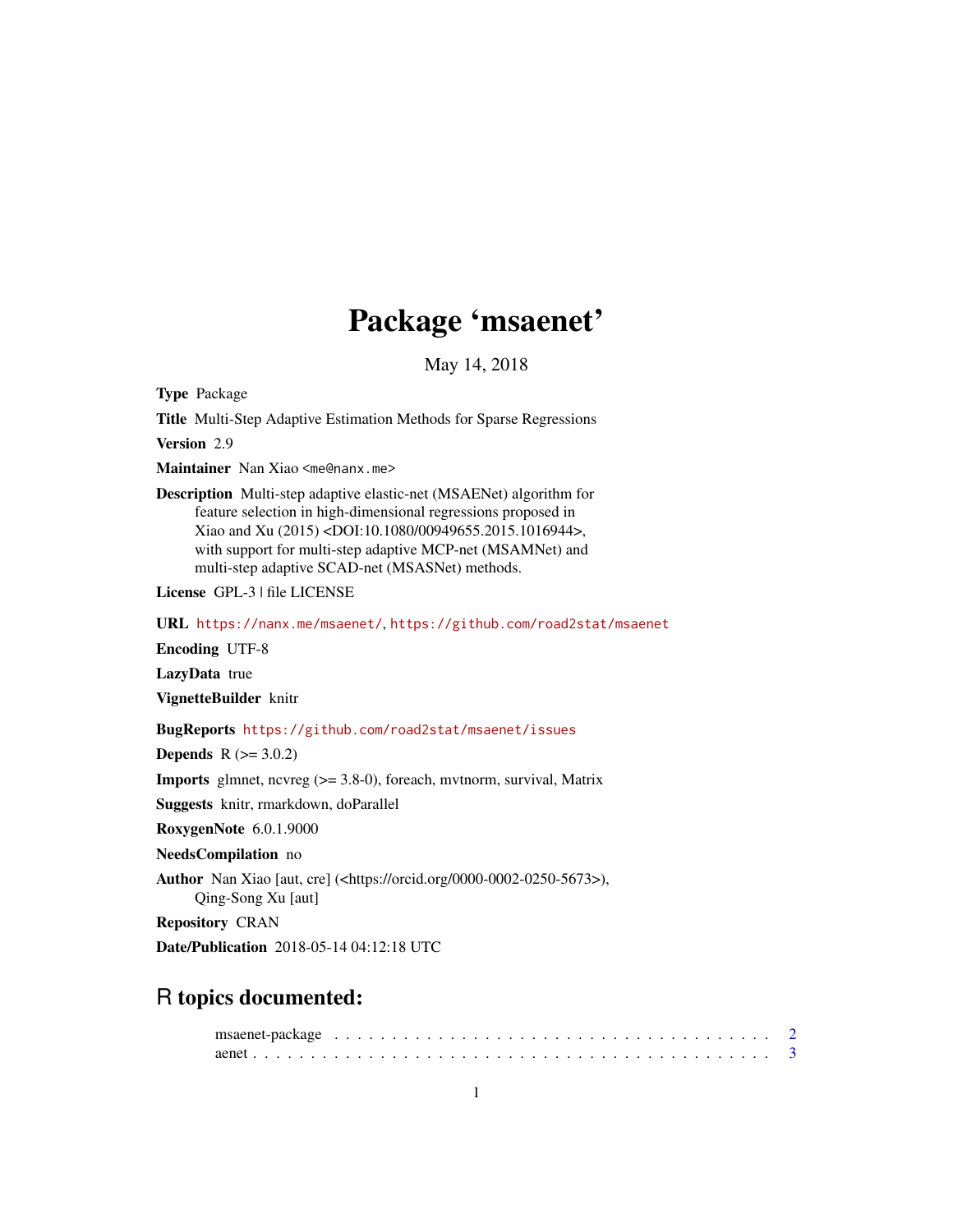### <span id="page-1-0"></span>2 msaenet-package

|       | $\overline{4}$ |
|-------|----------------|
|       | -6             |
|       | $\overline{7}$ |
|       |                |
|       |                |
|       |                |
|       |                |
|       |                |
|       |                |
|       |                |
|       |                |
|       |                |
|       |                |
|       |                |
|       |                |
|       |                |
|       |                |
|       |                |
|       |                |
|       |                |
|       |                |
|       |                |
| Index | 28             |

msaenet-package *Multi-Step Adaptive Estimation Methods for Sparse Regressions*

### Description

Multi-step adaptive elastic-net (MSAENet) algorithm for feature selection in high-dimensional regressions proposed in Xiao and Xu (2015) <DOI:10.1080/00949655.2015.1016944>, with support for multi-step adaptive MCP-Net (MSAMNet) and multi-step adaptive SCAD-Net (MSASNet) methods.

#### Details

Browse the vignette with vignette("msaenet").

| Package: | msaenet |
|----------|---------|
| Type:    | Package |
| License: | GPL-3   |

### Author(s)

Nan Xiao <<me@nanx.me>>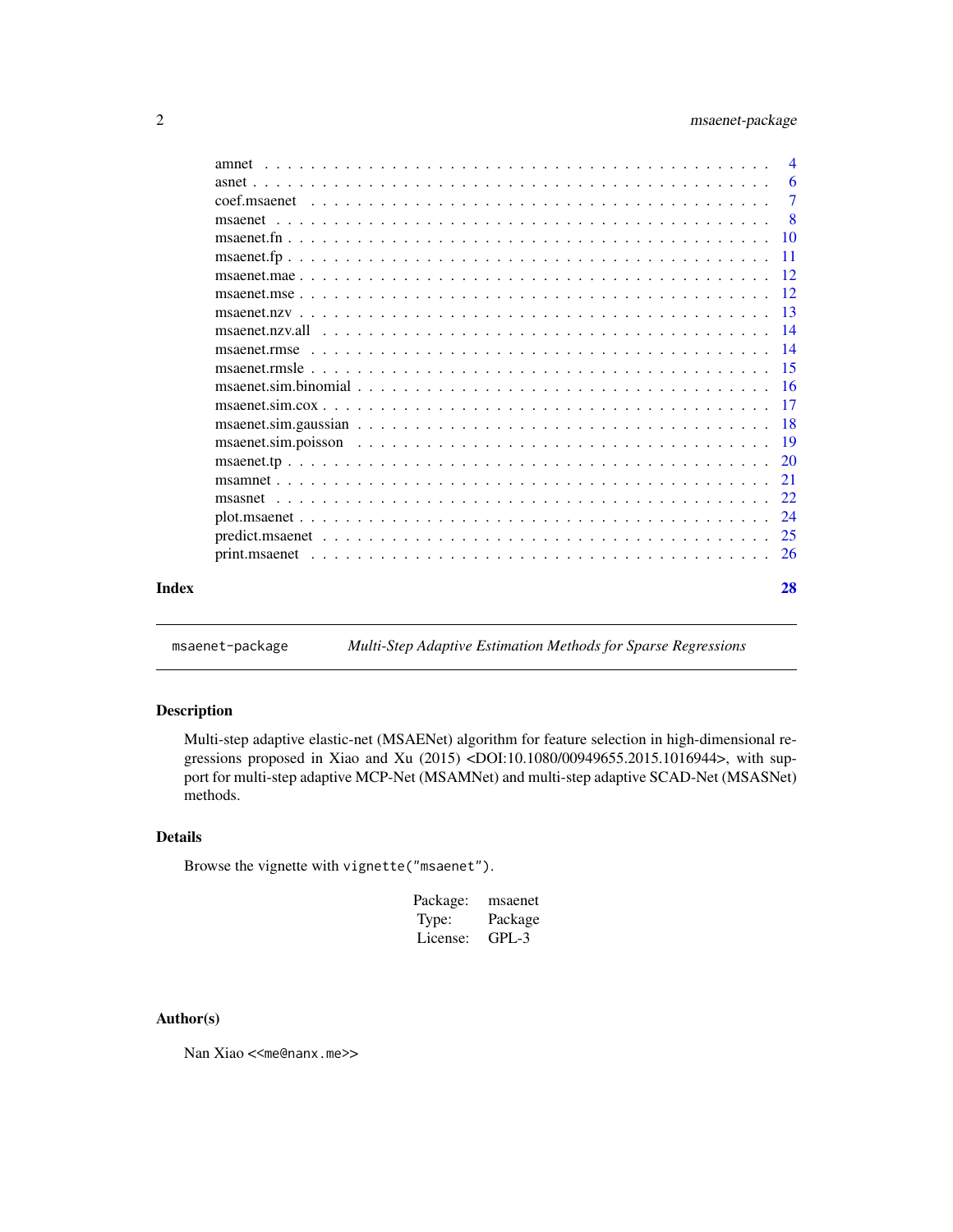#### <span id="page-2-0"></span>aenet 3

### References

Nan Xiao and Qing-Song Xu. (2015). Multi-step adaptive elastic-net: reducing false positives in high-dimensional variable selection. *Journal of Statistical Computation and Simulation* 85(18), 3755–3765.

<span id="page-2-1"></span>aenet *Adaptive Elastic-Net*

### Description

Adaptive Elastic-Net

#### Usage

```
aenet(x, y, family = c("gaussian", "binomial", "poisson", "cox"),
  init = c("enet", "ridge"), alpha = seq(0.05, 0.95, 0.05),tune = c("cv", "ebic", "bic", "aic"), nfolds = 5L,rule = c("lambda.min", "lambda.1se"), ebic.gamma = 1, scale = 1,
 lower.limits = -Inf, upper.limits = Inf, seed = 1001,
 parallel = FALSE, verbose = FALSE)
```
### Arguments

| $\times$     | Data matrix.                                                                                                                                                                                                             |
|--------------|--------------------------------------------------------------------------------------------------------------------------------------------------------------------------------------------------------------------------|
| y            | Response vector if family is "gaussian", "binomial", or "poisson". If<br>family is "cox", a response matrix created by Surv.                                                                                             |
| family       | Model family, can be "gaussian", "binomial", "poisson", or "cox".                                                                                                                                                        |
| init         | Type of the penalty used in the initial estimation step. Can be "enet" or "ridge".                                                                                                                                       |
| alphas       | Vector of candidate alphas to use in cv.glmnet.                                                                                                                                                                          |
| tune         | Parameter tuning method for each estimation step. Possible options are "cv",<br>"ebic", "bic", and "aic". Default is "cv".                                                                                               |
| nfolds       | Fold numbers of cross-validation when tune = $"cv"$ .                                                                                                                                                                    |
| rule         | Lambda selection criterion when tune = "cv", can be "lambda.min" or "lambda.1se".<br>See cv.glmnet for details.                                                                                                          |
| ebic.gamma   | Parameter for Extended BIC penalizing size of the model space when tune = "ebic",<br>default is 1. For details, see Chen and Chen (2008).                                                                                |
| scale        | Scaling factor for adaptive weights: weights = coefficients^(-scale).                                                                                                                                                    |
| lower.limits | Lower limits for coefficients. Default is -Inf. For details, see glmnet.                                                                                                                                                 |
| upper.limits | Upper limits for coefficients. Default is Inf. For details, see glmnet.                                                                                                                                                  |
| seed         | Random seed for cross-validation fold division.                                                                                                                                                                          |
| parallel     | Logical. Enable parallel parameter tuning or not, default is FALSE. To enable<br>parallel tuning, load the doParallel package and run registerDoParallel()<br>with the number of CPU cores before calling this function. |
| verbose      | Should we print out the estimation progress?                                                                                                                                                                             |
|              |                                                                                                                                                                                                                          |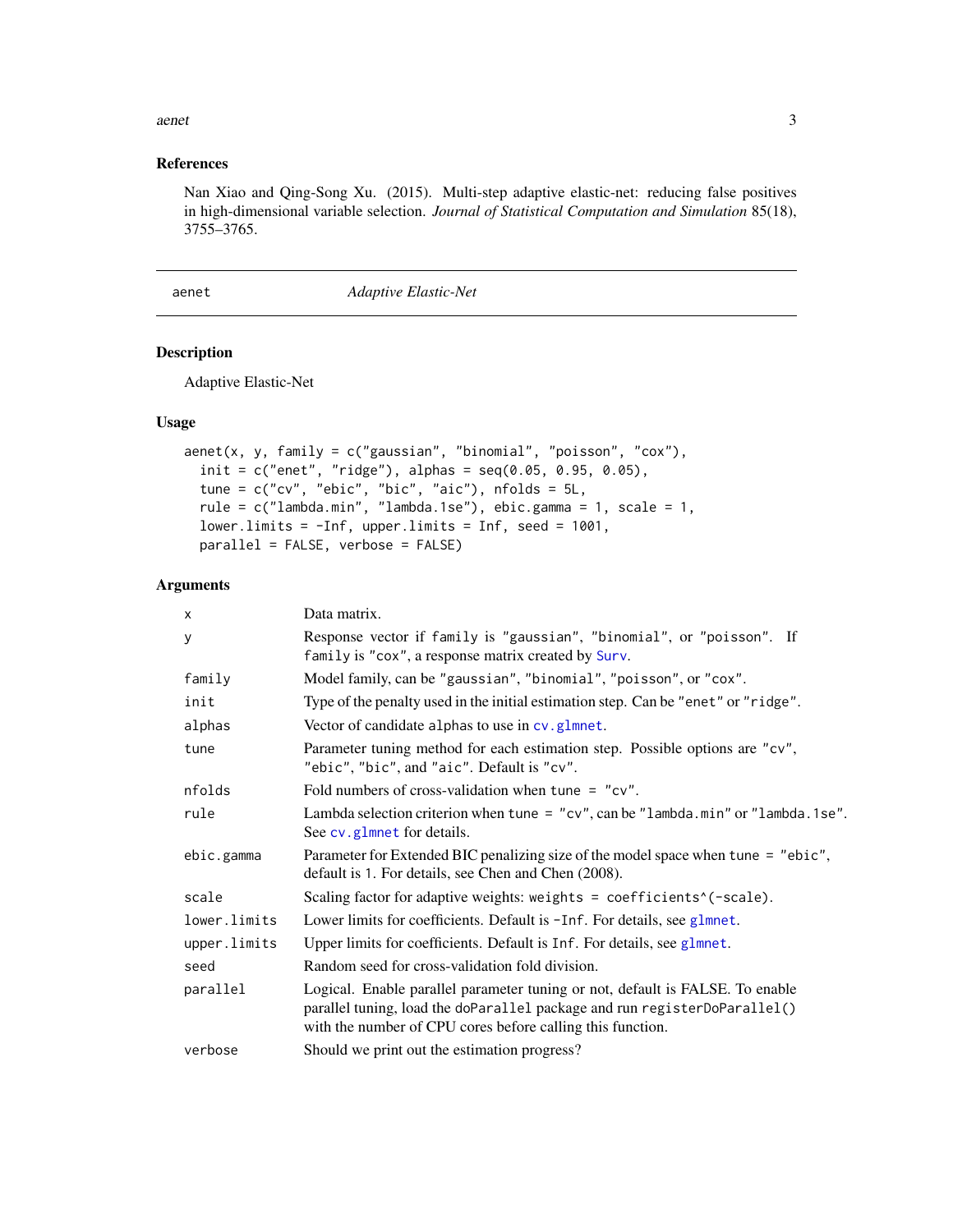#### <span id="page-3-0"></span>Value

List of model coefficients, glmnet model object, and the optimal parameter set.

#### Author(s)

Nan Xiao <<https://nanx.me>>

#### References

Zou, Hui, and Hao Helen Zhang. (2009). On the adaptive elastic-net with a diverging number of parameters. *The Annals of Statistics* 37(4), 1733–1751.

### Examples

```
dat = msaenet.sim.gaussian(
  n = 150, p = 500, rho = 0.6,
  coef = rep(1, 5), snr = 2, p.train = 0.7,seed = 1001)
aenet.fit = aenet(
  dat$x.tr, dat$y.tr,
  alpha = seq(0.2, 0.8, 0.2), seed = 1002)
print(aenet.fit)
msaenet.nzv(aenet.fit)
msaenet.fp(aenet.fit, 1:5)
msaenet.tp(aenet.fit, 1:5)
aenet.pred = predict(aenet.fit, dat$x.te)
msaenet.rmse(dat$y.te, aenet.pred)
plot(aenet.fit)
```
amnet *Adaptive MCP-Net*

#### Description

Adaptive MCP-Net

#### Usage

```
amnet(x, y, family = c("gaussian", "binomial", "poisson", "cox"),
  init = c("mnet", "ridge"), gamma = 3, alphas = seq(0.05, 0.95, 0.05),tune = c("cv", "ebic", "bic", "aic"), n folds = 5L, ebic.gamma = 1,scale = 1, eps = 1e-04, max.iter = 10000L, seed = 1001,
 parallel = FALSE, verbose = FALSE)
```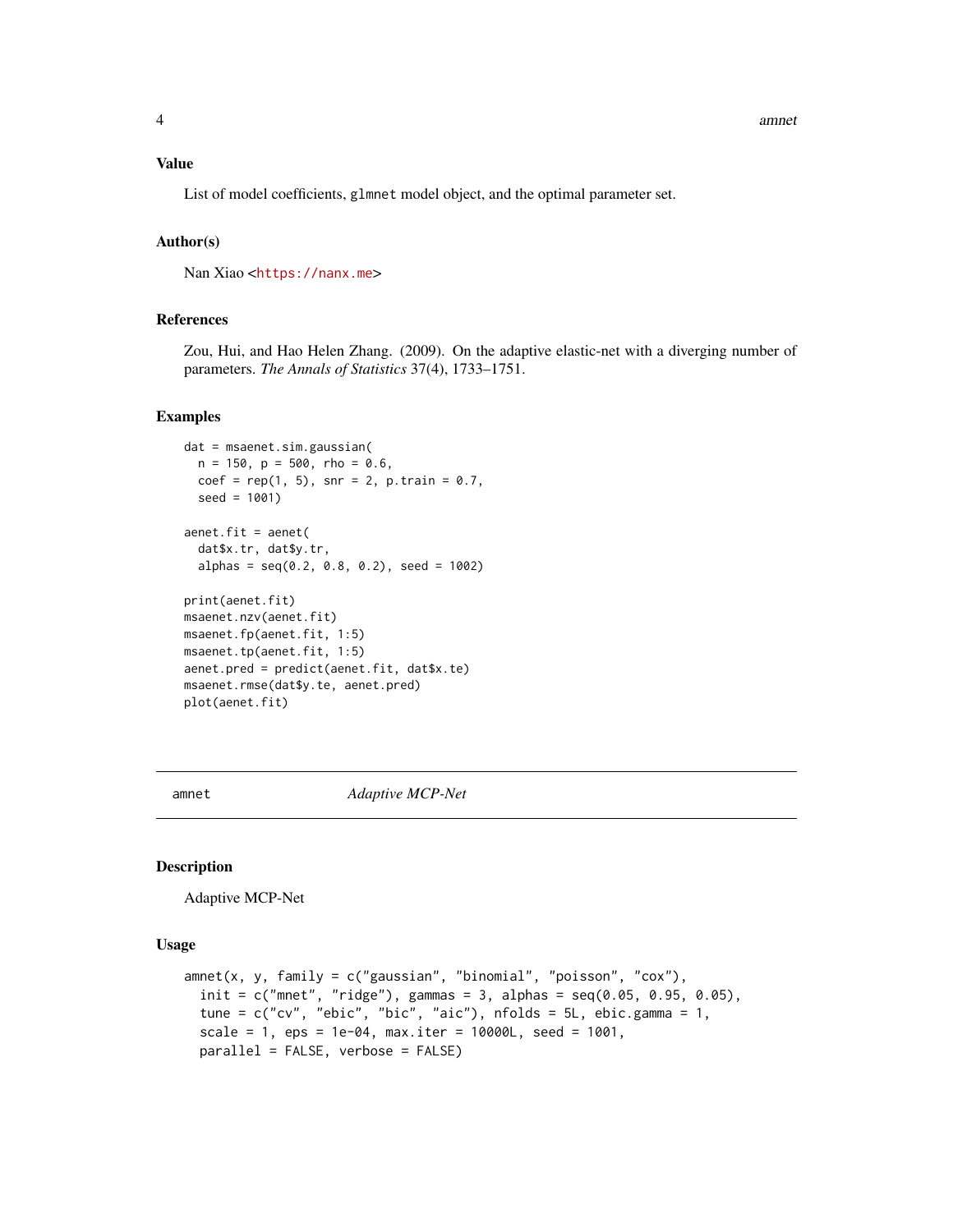#### <span id="page-4-0"></span>amnet 5

### Arguments

| $\mathsf{x}$ | Data matrix.                                                                                                                                                                                                             |
|--------------|--------------------------------------------------------------------------------------------------------------------------------------------------------------------------------------------------------------------------|
| У            | Response vector if family is "gaussian", "binomial", or "poisson". If<br>family is "cox", a response matrix created by Surv.                                                                                             |
| family       | Model family, can be "gaussian", "binomial", "poisson", or "cox".                                                                                                                                                        |
| init         | Type of the penalty used in the initial estimation step. Can be "mnet" or "ridge".                                                                                                                                       |
| gammas       | Vector of candidate gammas (the concavity parameter) to use in MCP-Net. De-<br>fault is 3.                                                                                                                               |
| alphas       | Vector of candidate alphas to use in MCP-Net.                                                                                                                                                                            |
| tune         | Parameter tuning method for each estimation step. Possible options are "cv",<br>"ebic", "bic", and "aic". Default is "cv".                                                                                               |
| nfolds       | Fold numbers of cross-validation when tune = $"cv"$ .                                                                                                                                                                    |
| ebic.gamma   | Parameter for Extended BIC penalizing size of the model space when tune = "ebic",<br>default is 1. For details, see Chen and Chen (2008).                                                                                |
| scale        | Scaling factor for adaptive weights: weights = coefficients^(-scale).                                                                                                                                                    |
| eps          | Convergence threshhold to use in MCP-net.                                                                                                                                                                                |
| max.iter     | Maximum number of iterations to use in MCP-net.                                                                                                                                                                          |
| seed         | Random seed for cross-validation fold division.                                                                                                                                                                          |
| parallel     | Logical. Enable parallel parameter tuning or not, default is FALSE. To enable<br>parallel tuning, load the doParallel package and run registerDoParallel()<br>with the number of CPU cores before calling this function. |
| verbose      | Should we print out the estimation progress?                                                                                                                                                                             |

### Value

List of model coefficients, ncvreg model object, and the optimal parameter set.

### Author(s)

Nan Xiao <<https://nanx.me>>

```
dat = msaenet.sim.gaussian(
 n = 150, p = 500, rho = 0.6,
  coef = rep(1, 5), snr = 2, p.train = 0.7,seed = 1001)
amnet.fit = amnet(dat$x.tr, dat$y.tr,
  alphas = seq(0.2, 0.8, 0.2), seed = 1002)
print(amnet.fit)
msaenet.nzv(amnet.fit)
msaenet.fp(amnet.fit, 1:5)
```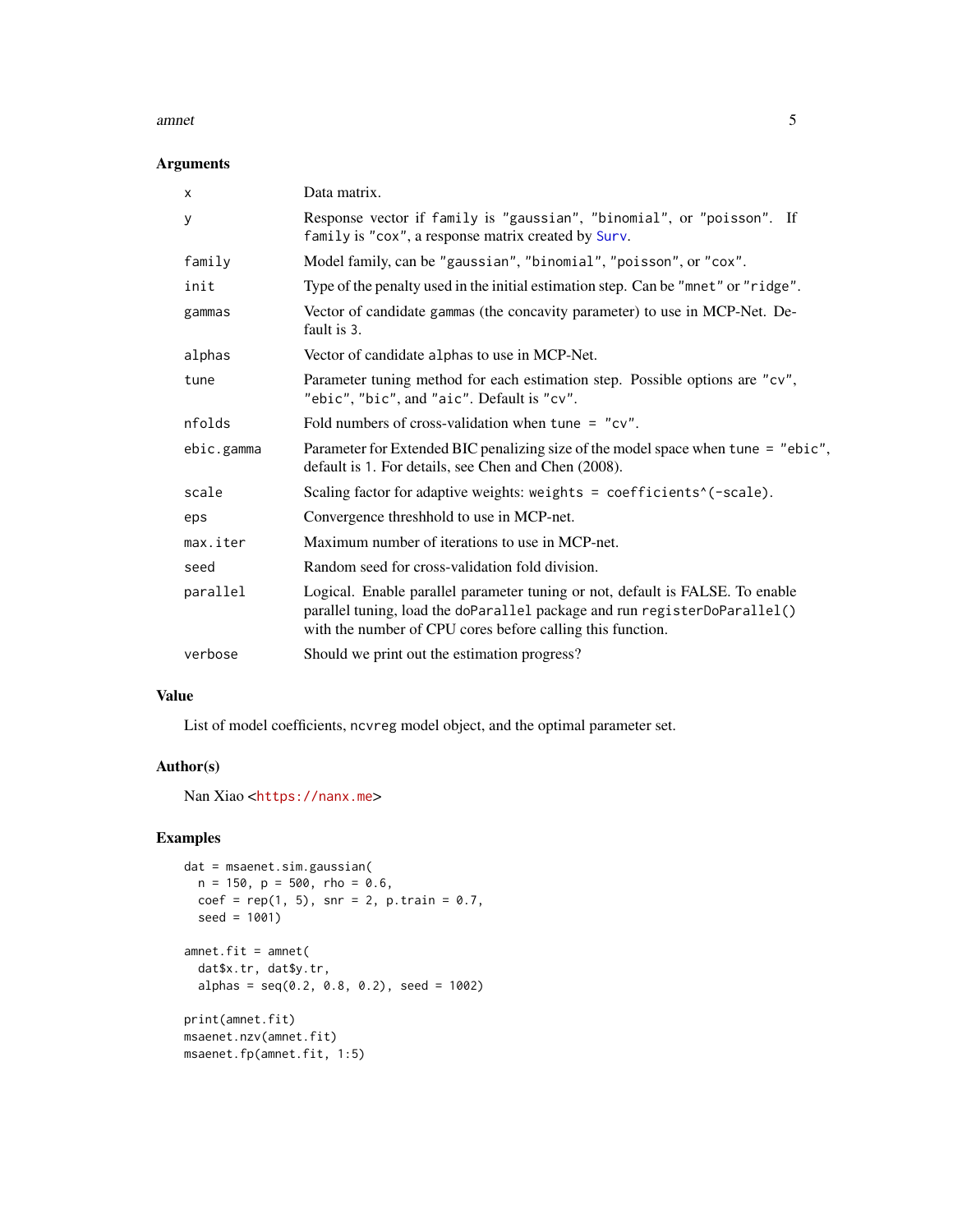6 asnet

```
msaenet.tp(amnet.fit, 1:5)
amnet.pred = predict(amnet.fit, dat$x.te)
msaenet.rmse(dat$y.te, amnet.pred)
plot(amnet.fit)
```
asnet *Adaptive SCAD-Net*

### Description

Adaptive SCAD-Net

### Usage

```
asnet(x, y, family = c("gaussian", "binomial", "poisson", "cox"),
  init = c("snet", "ridge"), gamma = 3.7, alphas = seq(0.05, 0.95, 0.05),tune = c("cv", "ebic", "bic", "aic"), nfolds = 5L, ebic.gamma = 1,
  scale = 1, eps = 1e-04, max.iter = 10000L, seed = 1001,
 parallel = FALSE, verbose = FALSE)
```
### Arguments

| x          | Data matrix.                                                                                                                                                                                                             |
|------------|--------------------------------------------------------------------------------------------------------------------------------------------------------------------------------------------------------------------------|
| У          | Response vector if family is "gaussian", "binomial", or "poisson". If<br>family is "cox", a response matrix created by Surv.                                                                                             |
| family     | Model family, can be "gaussian", "binomial", "poisson", or "cox".                                                                                                                                                        |
| init       | Type of the penalty used in the initial estimation step. Can be "snet" or "ridge".                                                                                                                                       |
| gammas     | Vector of candidate gammas (the concavity parameter) to use in SCAD-Net. De-<br>fault is 3.7.                                                                                                                            |
| alphas     | Vector of candidate alphas to use in SCAD-Net.                                                                                                                                                                           |
| tune       | Parameter tuning method for each estimation step. Possible options are "cv",<br>"ebic", "bic", and "aic". Default is "cv".                                                                                               |
| nfolds     | Fold numbers of cross-validation when tune = $"cv"$ .                                                                                                                                                                    |
| ebic.gamma | Parameter for Extended BIC penalizing size of the model space when tune = "ebic",<br>default is 1. For details, see Chen and Chen (2008).                                                                                |
| scale      | Scaling factor for adaptive weights: weights = coefficients^(-scale).                                                                                                                                                    |
| eps        | Convergence threshhold to use in SCAD-net.                                                                                                                                                                               |
| max.iter   | Maximum number of iterations to use in SCAD-net.                                                                                                                                                                         |
| seed       | Random seed for cross-validation fold division.                                                                                                                                                                          |
| parallel   | Logical. Enable parallel parameter tuning or not, default is FALSE. To enable<br>parallel tuning, load the doParallel package and run registerDoParallel()<br>with the number of CPU cores before calling this function. |
| verbose    | Should we print out the estimation progress?                                                                                                                                                                             |

<span id="page-5-0"></span>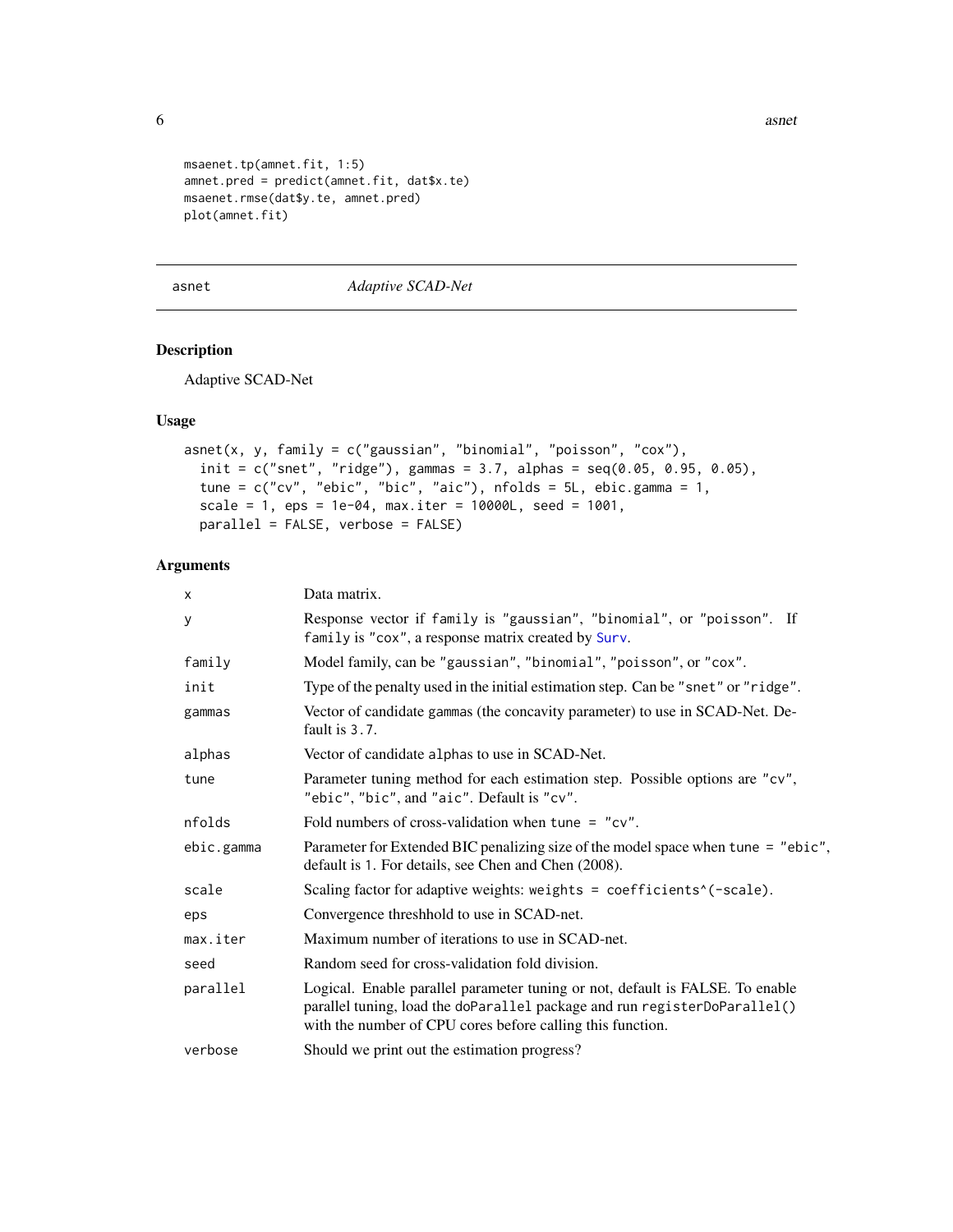#### <span id="page-6-0"></span>coef.msaenet 7

### Value

List of model coefficients, ncvreg model object, and the optimal parameter set.

### Author(s)

Nan Xiao <<https://nanx.me>>

### Examples

```
dat = msaenet.sim.gaussian(
  n = 150, p = 500, rho = 0.6,
  coef = rep(1, 5), snr = 2, p.train = 0.7,seed = 1001)
asnet.fit = asnet(
  dat$x.tr, dat$y.tr,
  alpha = seq(0.2, 0.8, 0.2), seed = 1002)
print(asnet.fit)
msaenet.nzv(asnet.fit)
msaenet.fp(asnet.fit, 1:5)
msaenet.tp(asnet.fit, 1:5)
asnet.pred = predict(asnet.fit, dat$x.te)
msaenet.rmse(dat$y.te, asnet.pred)
plot(asnet.fit)
```
coef.msaenet *Extract Model Coefficients*

### Description

Extract model coefficients from the final model in msaenet model objects.

### Usage

## S3 method for class 'msaenet' coef(object, ...)

### Arguments

| object   | An object of class msaenet produced by aenet, amnet, asnet, msaenet, msamnet, |
|----------|-------------------------------------------------------------------------------|
|          | ormsasnet.                                                                    |
| $\cdots$ | Additional parameters for coef (not used).                                    |

#### Value

A numerical vector of model coefficients.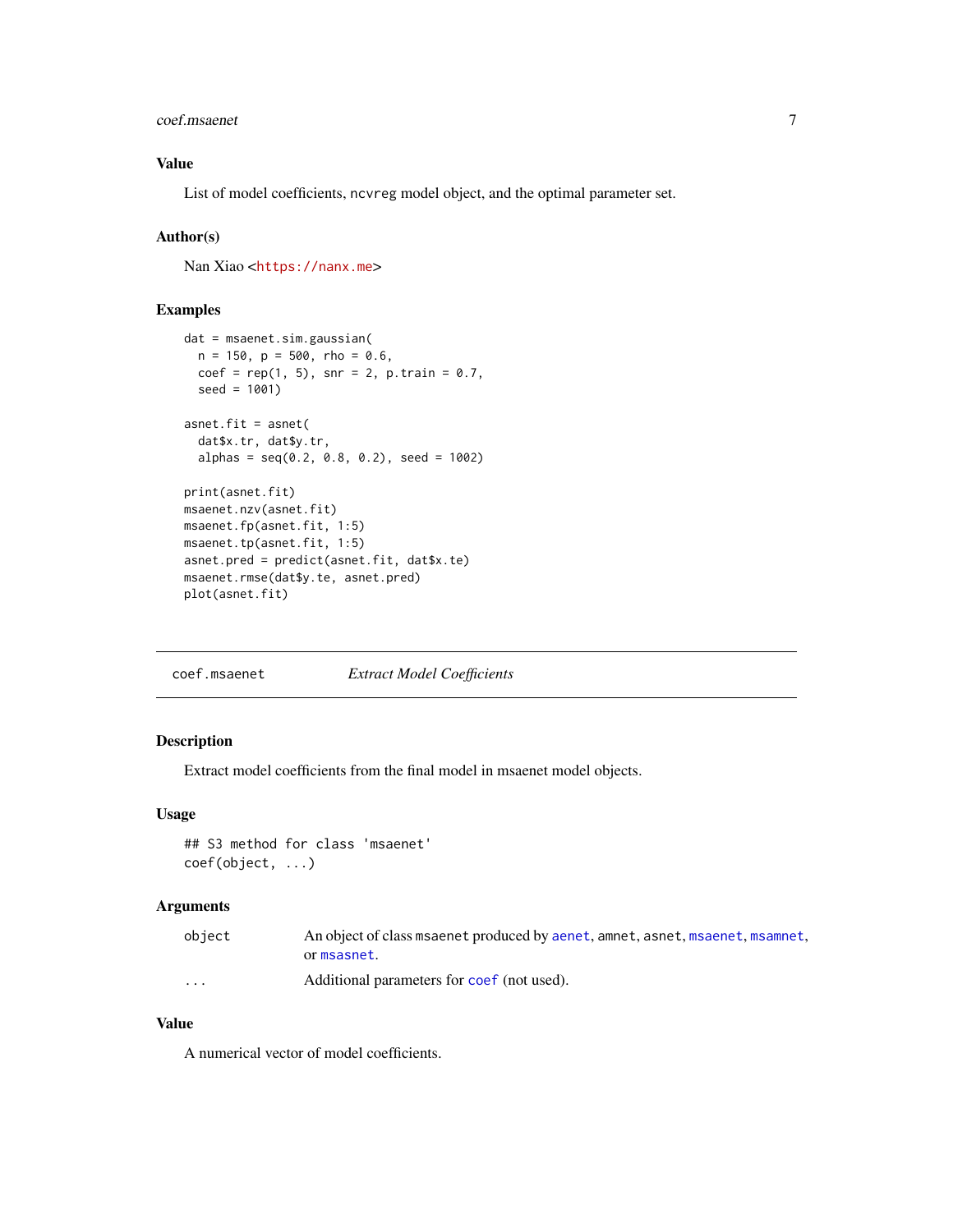<span id="page-7-0"></span>8 msaenet was a strong structure of the structure of the structure of the structure of the structure of the structure of the structure of the structure of the structure of the structure of the structure of the structure of

### Author(s)

Nan Xiao <<https://nanx.me>>

#### Examples

```
dat = msaenet.sim.gaussian(
  n = 150, p = 500, rho = 0.6,
  coef = rep(1, 5), snr = 2, p.train = 0.7,seed = 1001)
msaenet.fit = msaenet(
  dat$x.tr, dat$y.tr,
  alpha = seq(0.2, 0.8, 0.2),
  nsteps = 3L, seed = 1003)
coef(msaenet.fit)
```
<span id="page-7-1"></span>msaenet *Multi-Step Adaptive Elastic-Net*

### Description

Multi-Step Adaptive Elastic-Net

#### Usage

```
msaenet(x, y, family = c("gaussian", "binomial", "poisson", "cox"),
  init = c("enet", "ridge"), alphas = seq(0.05, 0.95, 0.05),
  tune = c("cv", "ebic", "bic", "aic"), nfolds = 5L,
  rule = c("lambda.min", "lambda.1se"), ebic.gamma = 1, nsteps = 2L,
  tune.nsteps = c("max", "ebic", "bic", "aic"), ebic.gamma.nsteps = 1,
  scale = 1, lower.limits = -Inf, upper.limits = Inf, seed = 1001,
  parallel = FALSE, verbose = FALSE)
```
### Arguments

| $\mathsf{x}$ | Data matrix.                                                                                                                 |
|--------------|------------------------------------------------------------------------------------------------------------------------------|
| y            | Response vector if family is "gaussian", "binomial", or "poisson". If<br>family is "cox", a response matrix created by Surv. |
| family       | Model family, can be "gaussian", "binomial", "poisson", or "cox".                                                            |
| init         | Type of the penalty used in the initial estimation step. Can be "enet" or "ridge".<br>See glmnet for details.                |
| alphas       | Vector of candidate alphas to use in cv. glmnet.                                                                             |
| tune         | Parameter tuning method for each estimation step. Possible options are "cv",<br>"ebic", "bic", and "aic". Default is "cv".   |
| nfolds       | Fold numbers of cross-validation when tune = $"cv"$ .                                                                        |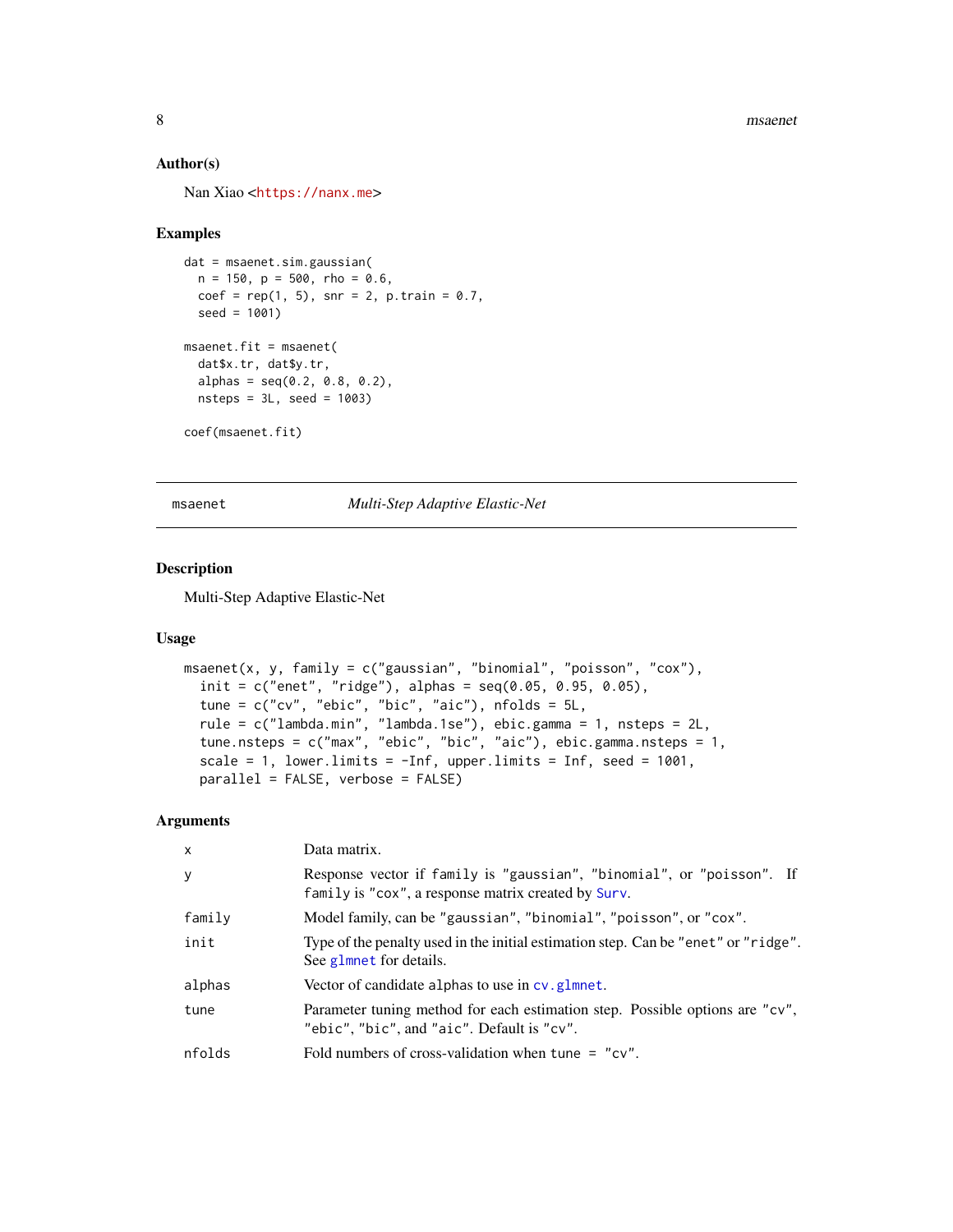#### <span id="page-8-0"></span>msaenet 9

| rule              | Lambda selection criterion when tune = $"cv",$ can be $"lambda a.m in"$ or $"lambda a.se".$<br>See cv.glmnet for details.                                                                                                                             |
|-------------------|-------------------------------------------------------------------------------------------------------------------------------------------------------------------------------------------------------------------------------------------------------|
| ebic.gamma        | Parameter for Extended BIC penalizing size of the model space when tune = "ebic",<br>default is 1. For details, see Chen and Chen (2008).                                                                                                             |
| nsteps            | Maximum number of adaptive estimation steps. At least 2, assuming adaptive<br>elastic-net has only one adaptive estimation step.                                                                                                                      |
| tune.nsteps       | Optimal step number selection method (aggregate the optimal model from the<br>each step and compare). Options include "max" (select the final-step model<br>directly), or compare these models using "ebic", "bic", or "aic". Default is<br>$"max"$ . |
| ebic.gamma.nsteps |                                                                                                                                                                                                                                                       |
|                   | Parameter for Extended BIC penalizing size of the model space when tune nsteps = "ebic",<br>default is 1.                                                                                                                                             |
| scale             | Scaling factor for adaptive weights: weights = $coefficients^(-scale)$ .                                                                                                                                                                              |
| lower.limits      | Lower limits for coefficients. Default is -Inf. For details, see glmnet.                                                                                                                                                                              |
| upper.limits      | Upper limits for coefficients. Default is Inf. For details, see glmnet.                                                                                                                                                                               |
| seed              | Random seed for cross-validation fold division.                                                                                                                                                                                                       |
| parallel          | Logical. Enable parallel parameter tuning or not, default is FALSE. To enable<br>parallel tuning, load the doParallel package and run registerDoParallel()<br>with the number of CPU cores before calling this function.                              |
| verbose           | Should we print out the estimation progress?                                                                                                                                                                                                          |

### Value

List of model coefficients, glmnet model object, and the optimal parameter set.

### Author(s)

Nan Xiao <<https://nanx.me>>

### References

Nan Xiao and Qing-Song Xu. (2015). Multi-step adaptive elastic-net: reducing false positives in high-dimensional variable selection. *Journal of Statistical Computation and Simulation* 85(18), 3755–3765.

```
dat = msaenet.sim.gaussian(
  n = 150, p = 500, rho = 0.6,
  coef = rep(1, 5), snr = 2, p.train = 0.7,seed = 1001)
msaenet.fit = msaenet(
  dat$x.tr, dat$y.tr,
  alpha = seq(0.2, 0.8, 0.2),
  nsteps = 3L, seed = 1003)
```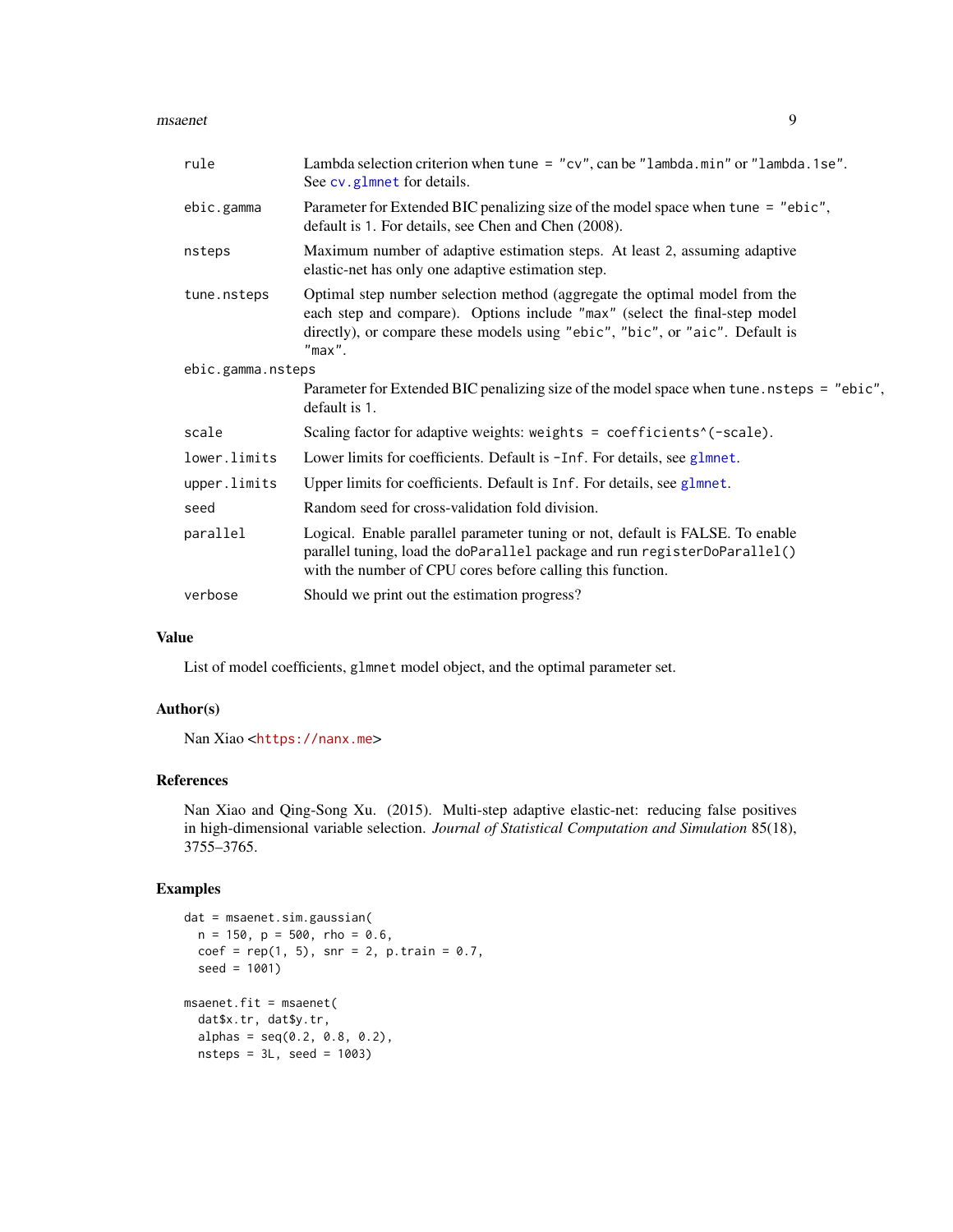```
print(msaenet.fit)
msaenet.nzv(msaenet.fit)
msaenet.fp(msaenet.fit, 1:5)
msaenet.tp(msaenet.fit, 1:5)
msaenet.pred = predict(msaenet.fit, dat$x.te)
msaenet.rmse(dat$y.te, msaenet.pred)
plot(msaenet.fit)
```
msaenet.fn *Get the Number of False Negative Selections*

### Description

Get the number of false negative selections from msaenet model objects, given the indices of true variables (if known).

### Usage

msaenet.fn(object, true.idx)

#### Arguments

| object   | An object of class msaenet produced by aenet, amnet, asnet, msaenet, msamnet, |
|----------|-------------------------------------------------------------------------------|
|          | or msasnet.                                                                   |
| true.idx | Vector. Indices of true variables.                                            |

#### Value

Number of false negative variables in the model.

### Author(s)

Nan Xiao <<https://nanx.me>>

```
dat = msaenet.sim.gaussian(
  n = 150, p = 500, rho = 0.6,
  coef = rep(1, 5), snr = 2, p.train = 0.7,seed = 1001)
msaenet.fit = msaenet(
  dat$x.tr, dat$y.tr,
  alpha = seq(0.2, 0.8, 0.2),
  nsteps = 3L, seed = 1003)
msaenet.fn(msaenet.fit, 1:5)
```
<span id="page-9-0"></span>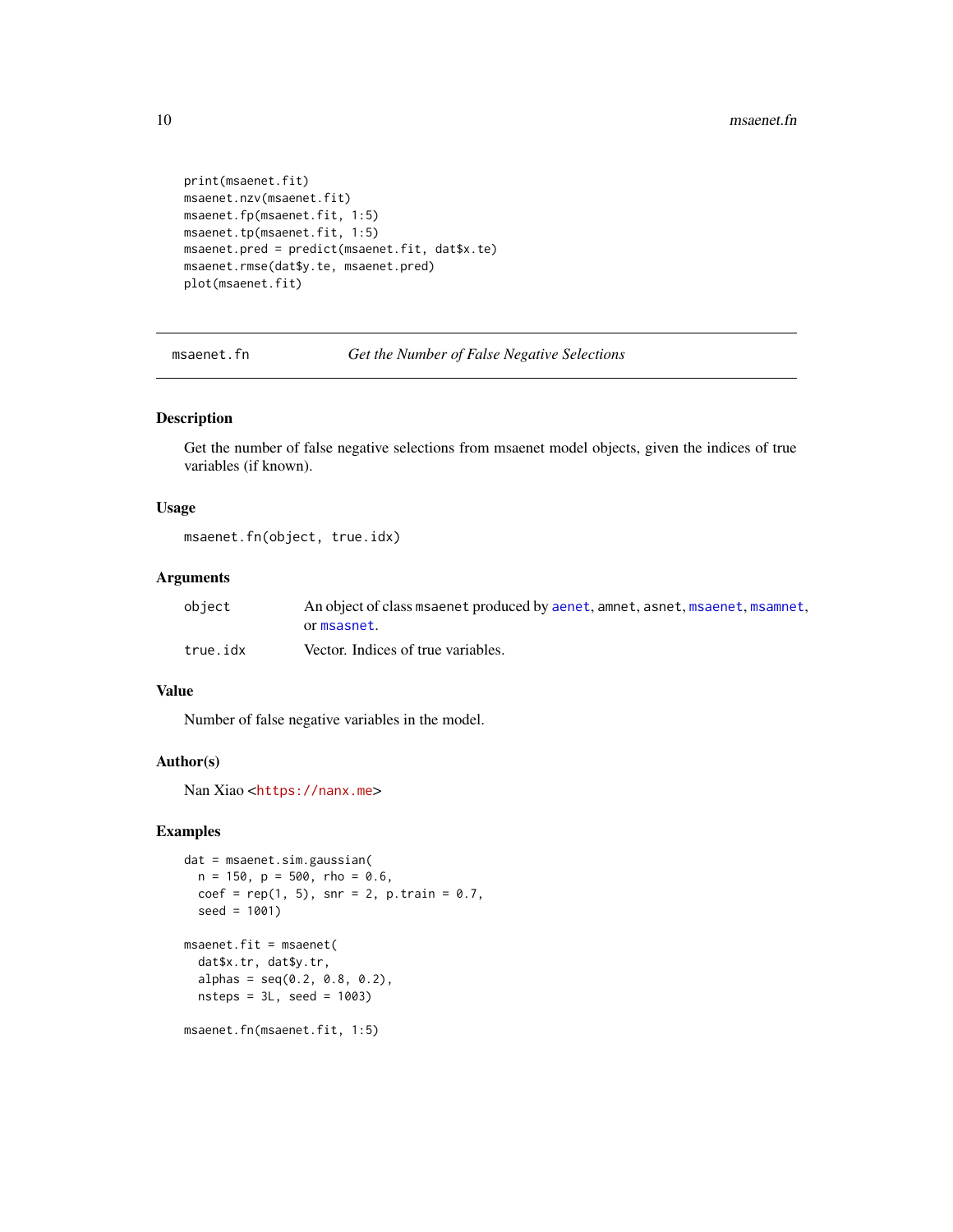<span id="page-10-0"></span>

Get the number of false positive selections from msaenet model objects, given the indices of true variables (if known).

### Usage

msaenet.fp(object, true.idx)

### Arguments

| obiect   | An object of class msaenet produced by aenet, amnet, asnet, msaenet, msamnet,<br>or msasnet. |
|----------|----------------------------------------------------------------------------------------------|
| true.idx | Vector. Indices of true variables.                                                           |

### Value

Number of false positive variables in the model.

### Author(s)

Nan Xiao <<https://nanx.me>>

```
dat = msaenet.sim.gaussian(
  n = 150, p = 500, rho = 0.6,
  coef = rep(1, 5), snr = 2, p.train = 0.7,seed = 1001)
msaenet.fit = msaenet(
  dat$x.tr, dat$y.tr,
  alpha = seq(0.2, 0.8, 0.2),
  nsteps = 3L, seed = 1003)
msaenet.fp(msaenet.fit, 1:5)
```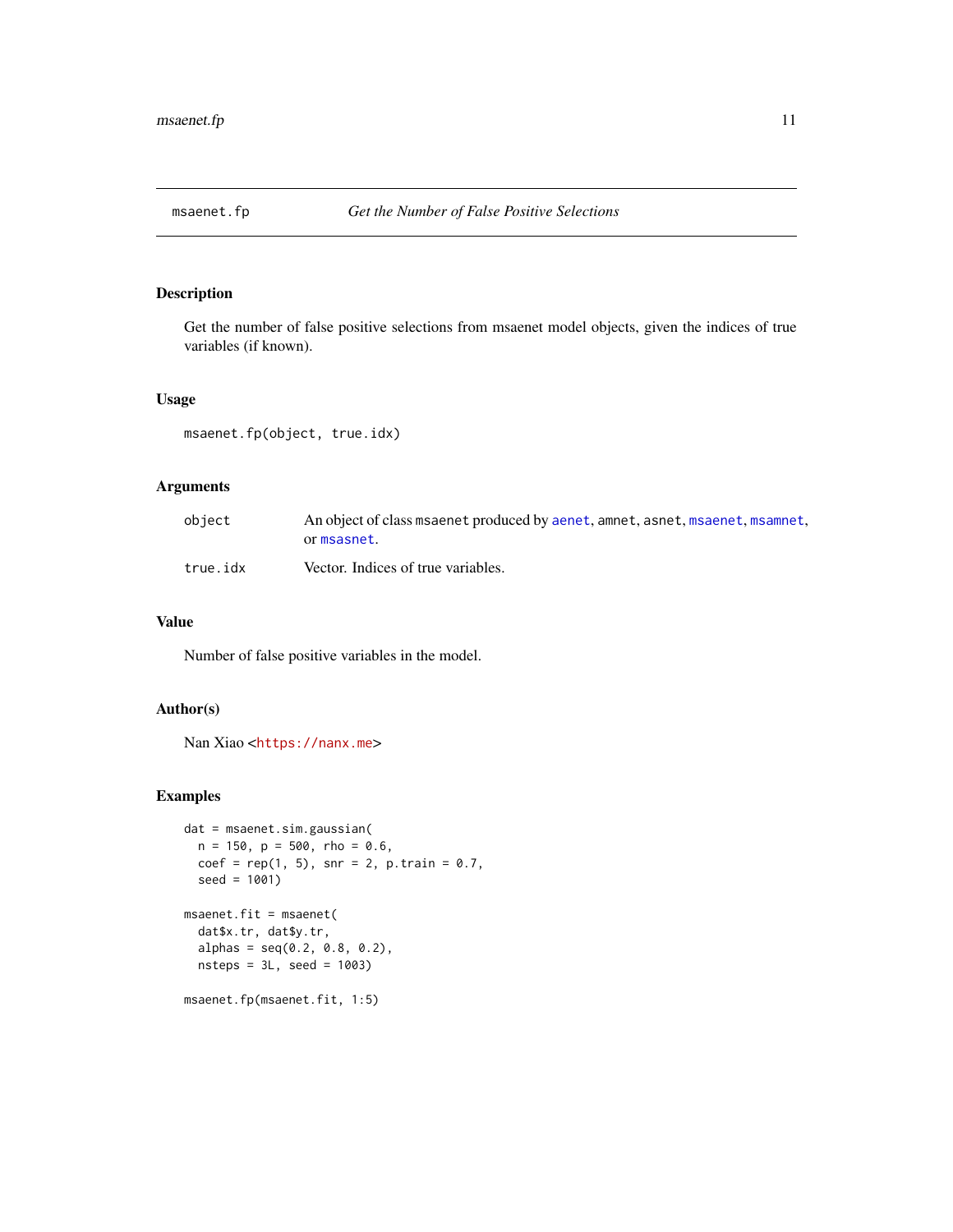<span id="page-11-0"></span>

Compute mean absolute error (MAE).

### Usage

msaenet.mae(yreal, ypred)

### Arguments

| yreal | Vector. True response.      |
|-------|-----------------------------|
| ypred | Vector. Predicted response. |

### Value

MAE

### Author(s)

Nan Xiao <<https://nanx.me>>

msaenet.mse *Mean Squared Error (MSE)*

### Description

Compute mean squared error (MSE).

### Usage

```
msaenet.mse(yreal, ypred)
```
### Arguments

| vreal | Vector. True response.      |
|-------|-----------------------------|
| ypred | Vector. Predicted response. |

### Value

**MSE** 

### Author(s)

Nan Xiao <<https://nanx.me>>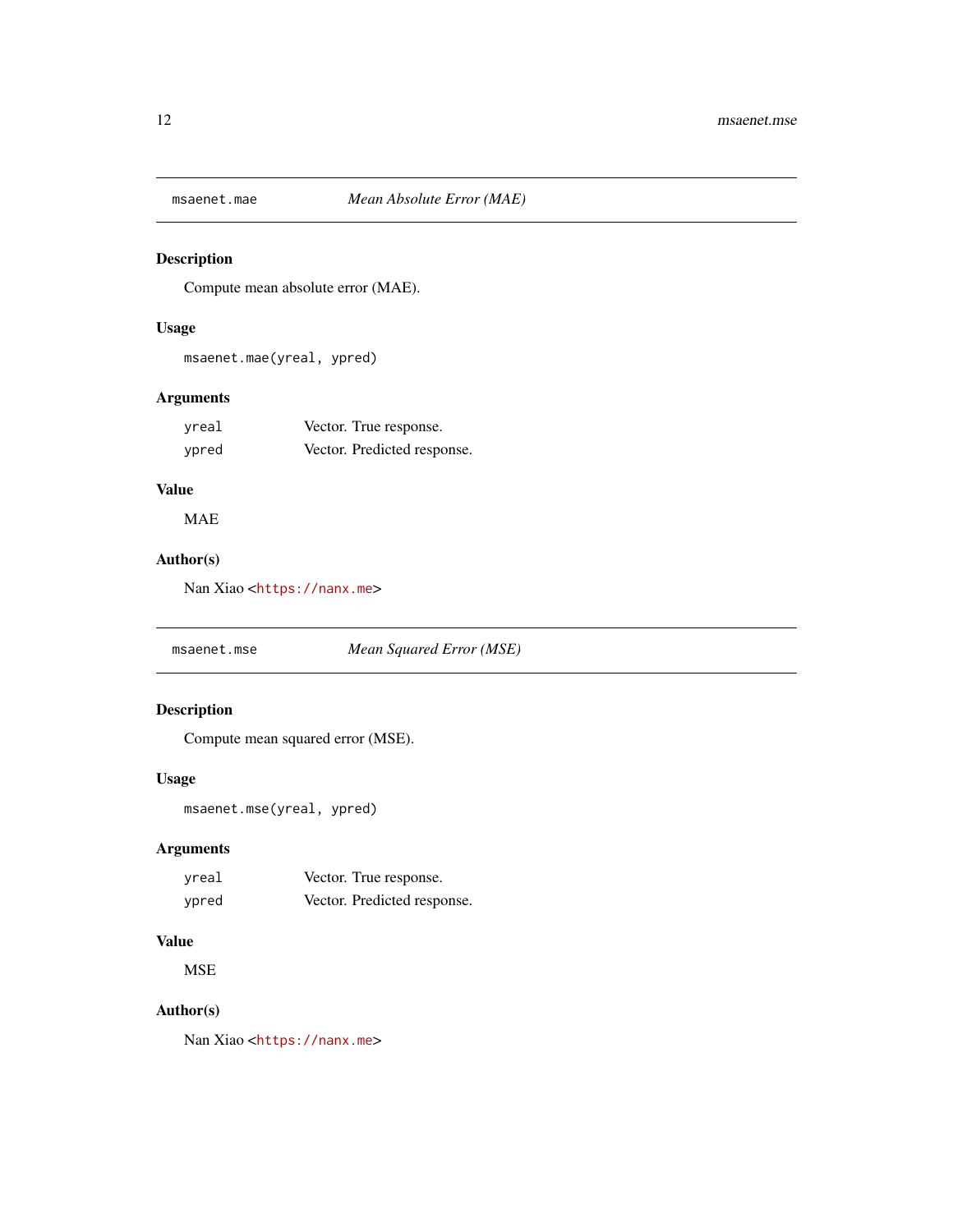<span id="page-12-0"></span>

Get the indices of non-zero variables from msaenet model objects.

### Usage

msaenet.nzv(object)

### Arguments

object An object of class msaenet produced by [aenet](#page-2-1), amnet, asnet, [msaenet](#page-7-1), [msamnet](#page-20-1), or [msasnet](#page-21-1).

### Value

Indices vector of non-zero variables in the model.

### Author(s)

Nan Xiao <<https://nanx.me>>

### Examples

```
dat = msaenet.sim.gaussian(
  n = 150, p = 500, rho = 0.6,
  coef = rep(1, 5), snr = 2, p.train = 0.7,seed = 1001)
msaenet.fit = msaenet(
  dat$x.tr, dat$y.tr,
  alpha = seq(0.2, 0.8, 0.2),
  nsteps = 3L, seed = 1003)
msaenet.nzv(msaenet.fit)
# coefficients of non-zero variables
```
coef(msaenet.fit)[msaenet.nzv(msaenet.fit)]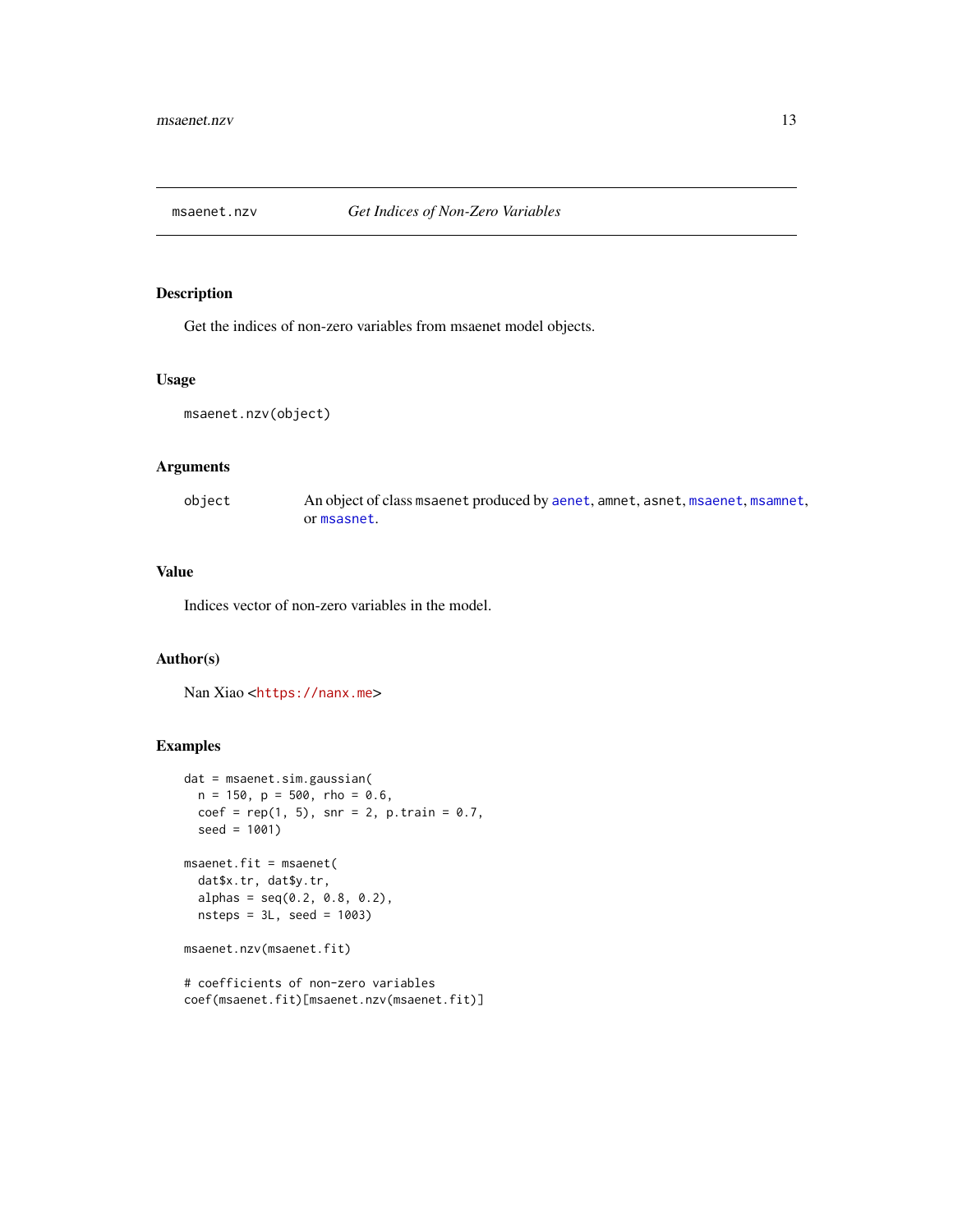<span id="page-13-0"></span>

Get the indices of non-zero variables in all steps from msaenet model objects.

### Usage

```
msaenet.nzv.all(object)
```
### Arguments

object An object of class msaenet produced by [aenet](#page-2-1), amnet, asnet, [msaenet](#page-7-1), [msamnet](#page-20-1), or [msasnet](#page-21-1).

#### Value

List containing indices vectors of non-zero variables in all steps.

### Author(s)

Nan Xiao <<https://nanx.me>>

### Examples

```
dat = msaenet.sim.gaussian(
  n = 150, p = 500, rho = 0.6,
  coef = rep(1, 5), snr = 2, p.train = 0.7,seed = 1001)
msaenet.fit = msaenet(
  dat$x.tr, dat$y.tr,
  alpha = seq(0.2, 0.8, 0.2),
  nsteps = 3L, seed = 1003)
msaenet.nzv.all(msaenet.fit)
```
msaenet.rmse *Root Mean Squared Error (RMSE)*

### Description

Compute root mean squared error (RMSE).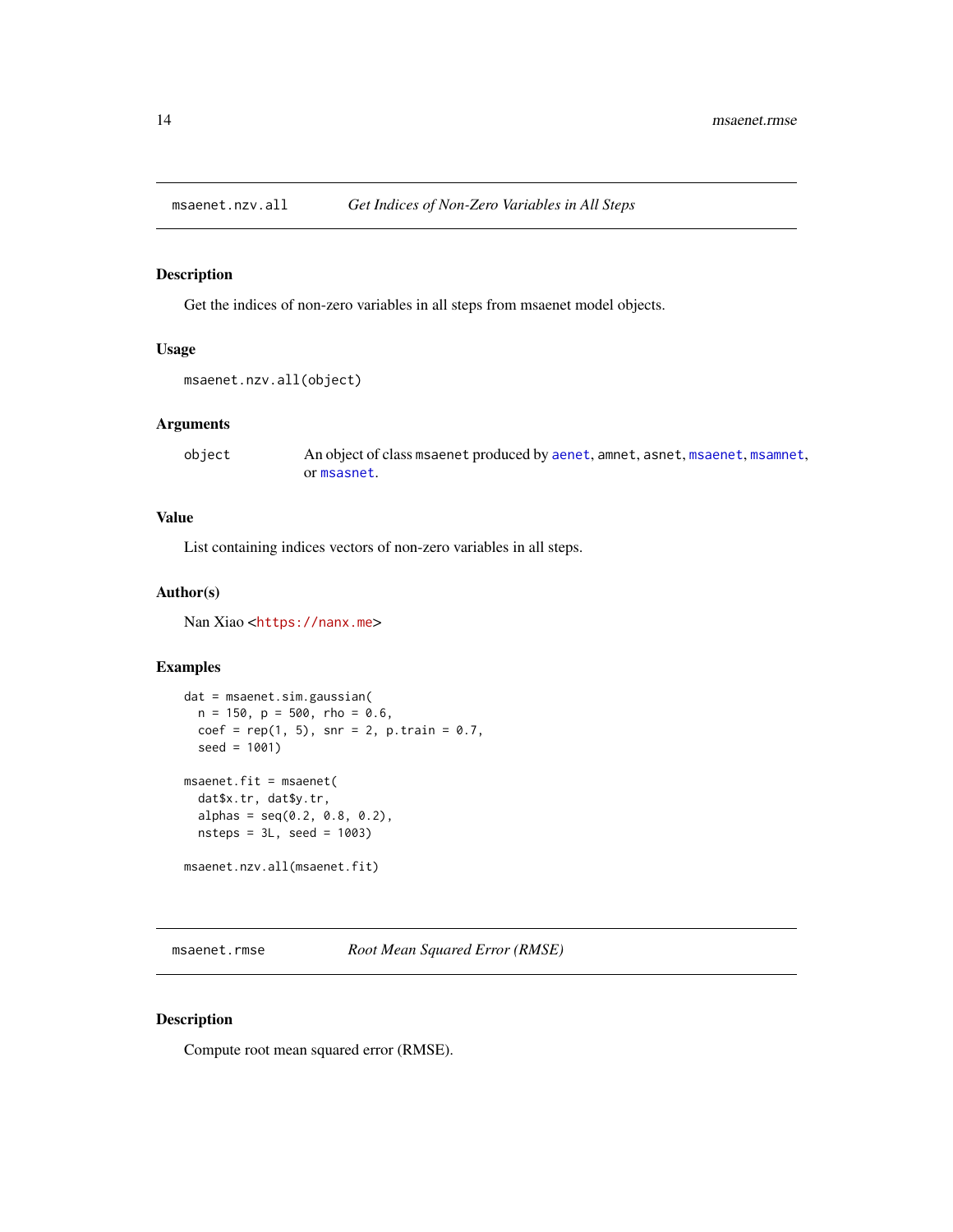### <span id="page-14-0"></span>msaenet.rmsle

### Usage

msaenet.rmse(yreal, ypred)

### Arguments

| yreal | Vector. True response.      |
|-------|-----------------------------|
| ypred | Vector. Predicted response. |

### Value

RMSE

### Author(s)

Nan Xiao <<https://nanx.me>>

| msaenet.rmsle | Root Mean Squared Logarithmic Error (RMSLE) |
|---------------|---------------------------------------------|
|---------------|---------------------------------------------|

### Description

Compute root mean squared logarithmic error (RMSLE).

### Usage

```
msaenet.rmsle(yreal, ypred)
```
### Arguments

| vreal | Vector. True response.      |
|-------|-----------------------------|
| vpred | Vector. Predicted response. |

### Value

RMSLE

### Author(s)

Nan Xiao <<https://nanx.me>>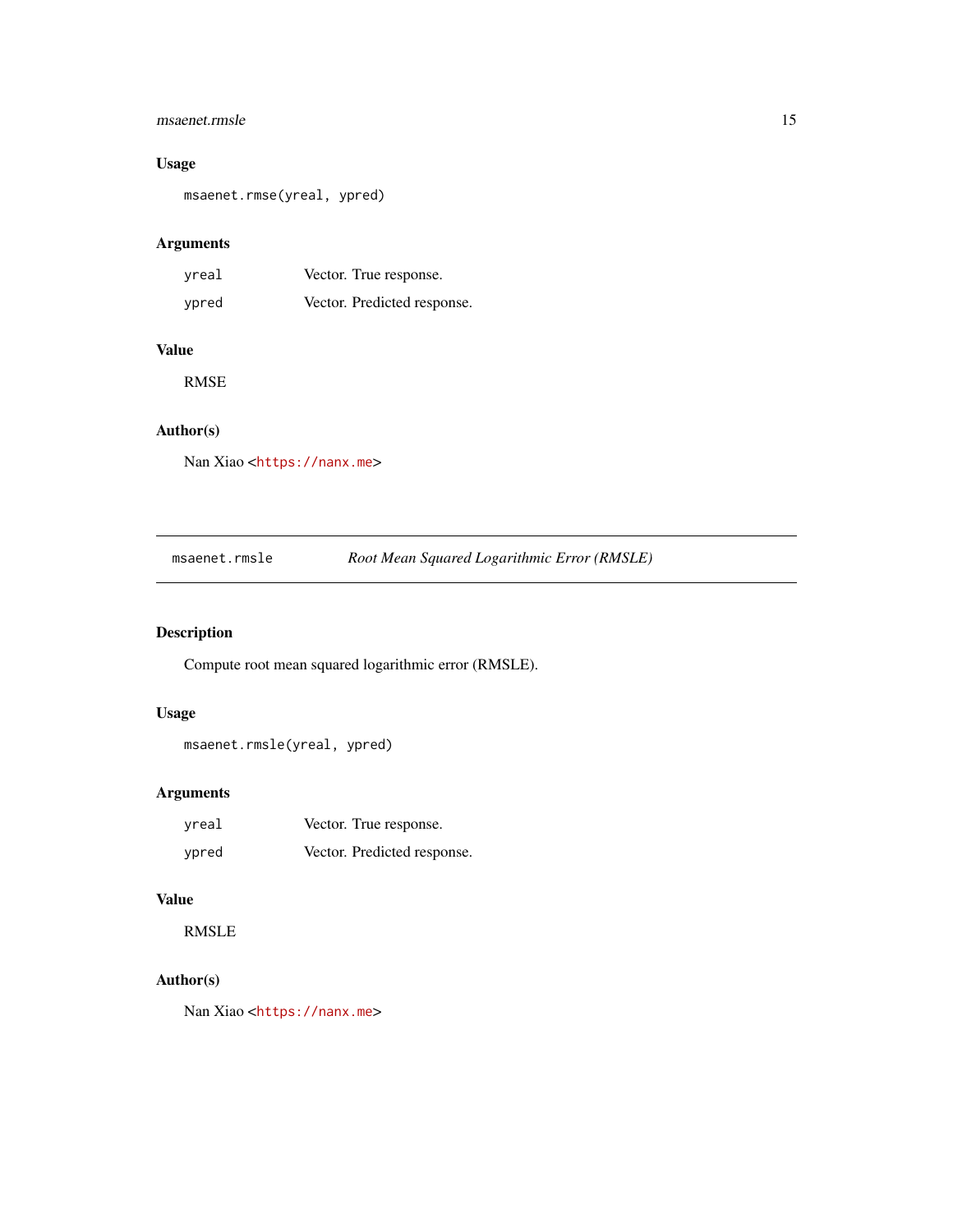<span id="page-15-0"></span>msaenet.sim.binomial *Generate Simulation Data for Benchmarking Sparse Regressions (Binomial Response)*

### Description

Generate simulation data for benchmarking sparse logistic regression models.

### Usage

```
msaenet.sim.binomial(n = 300, p = 500, rho = 0.5, coef = rep(0.2, 50),
  snr = 1, p.train = 0.7, seed = 1001)
```
### Arguments

| n       | Number of observations.                               |
|---------|-------------------------------------------------------|
| р       | Number of variables.                                  |
| rho     | Correlation base for generating correlated variables. |
| coef    | Vector of non-zero coefficients.                      |
| snr     | Signal-to-noise ratio (SNR).                          |
| p.train | Percentage of training set.                           |
| seed    | Random seed for reproducibility.                      |

### Value

List of x.tr, x.te, y.tr, and y.te.

### Author(s)

Nan Xiao <<https://nanx.me>>

```
dat = msaenet.sim.binomial(
 n = 300, p = 500, rho = 0.6,
  coef = rep(1, 10), snr = 3, p.train = 0.7,
  seed = 1001)
dim(dat$x.tr)
dim(dat$x.te)
table(dat$y.tr)
table(dat$y.te)
```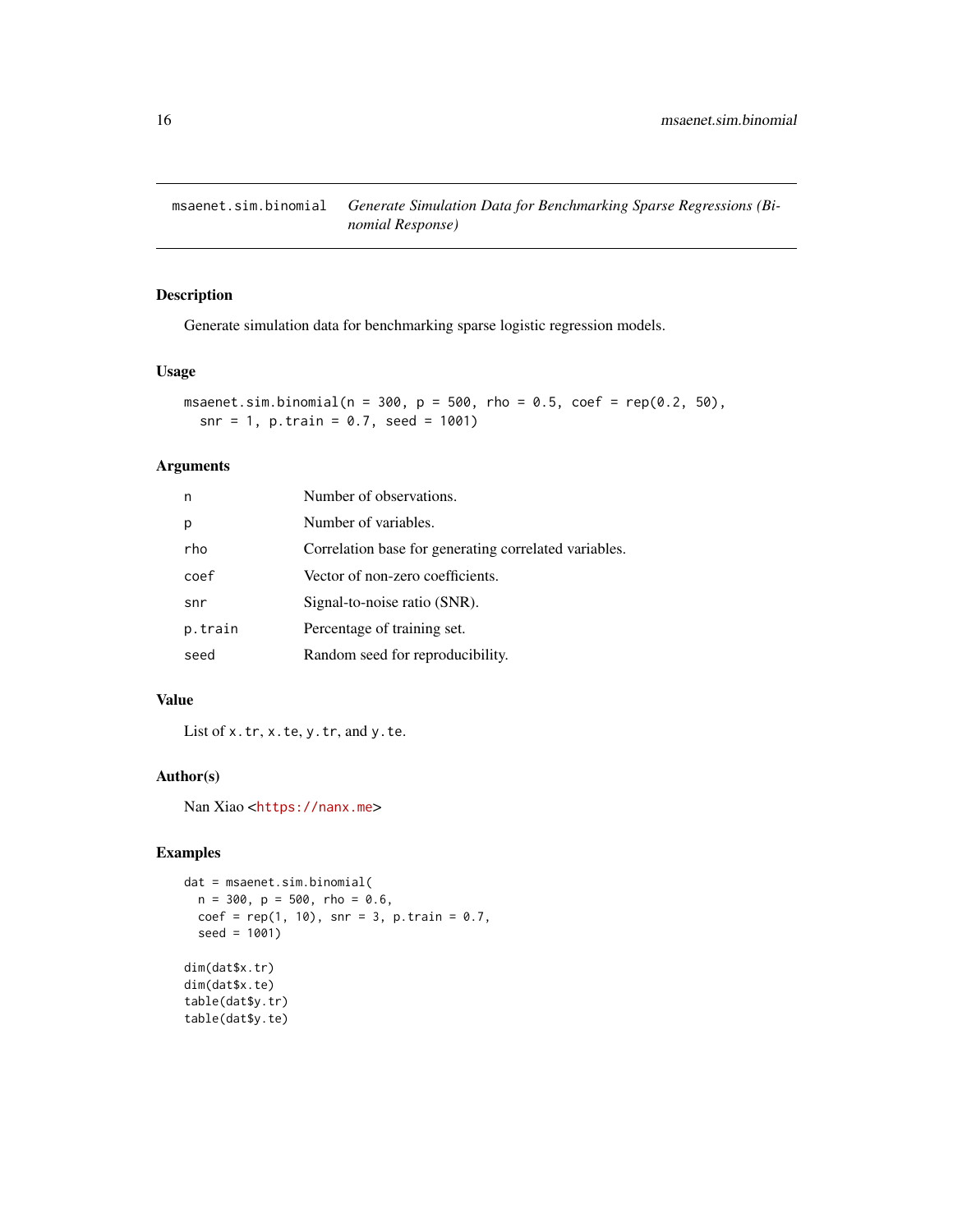<span id="page-16-0"></span>

Generate simulation data for benchmarking sparse Cox regression models.

### Usage

```
msaenet.sim.cox(n = 300, p = 500, rho = 0.5, coef = rep(0.2, 50),
  snr = 1, p.train = 0.7, seed = 1001)
```
### Arguments

| n       | Number of observations.                               |
|---------|-------------------------------------------------------|
| р       | Number of variables.                                  |
| rho     | Correlation base for generating correlated variables. |
| coef    | Vector of non-zero coefficients.                      |
| snr     | Signal-to-noise ratio (SNR).                          |
| p.train | Percentage of training set.                           |
| seed    | Random seed for reproducibility.                      |

### Value

List of x.tr, x.te, y.tr, and y.te.

### Author(s)

Nan Xiao <<https://nanx.me>>

### References

Simon, N., Friedman, J., Hastie, T., & Tibshirani, R. (2011). Regularization Paths for Cox's Proportional Hazards Model via Coordinate Descent. *Journal of Statistical Software*, 39(5), 1–13.

```
dat = msaenet.sim.cox(
  n = 300, p = 500, rho = 0.6,
  coef = rep(1, 10), snr = 3, p.train = 0.7,
  seed = 1001)
dim(dat$x.tr)
dim(dat$x.te)
dim(dat$y.tr)
dim(dat$y.te)
```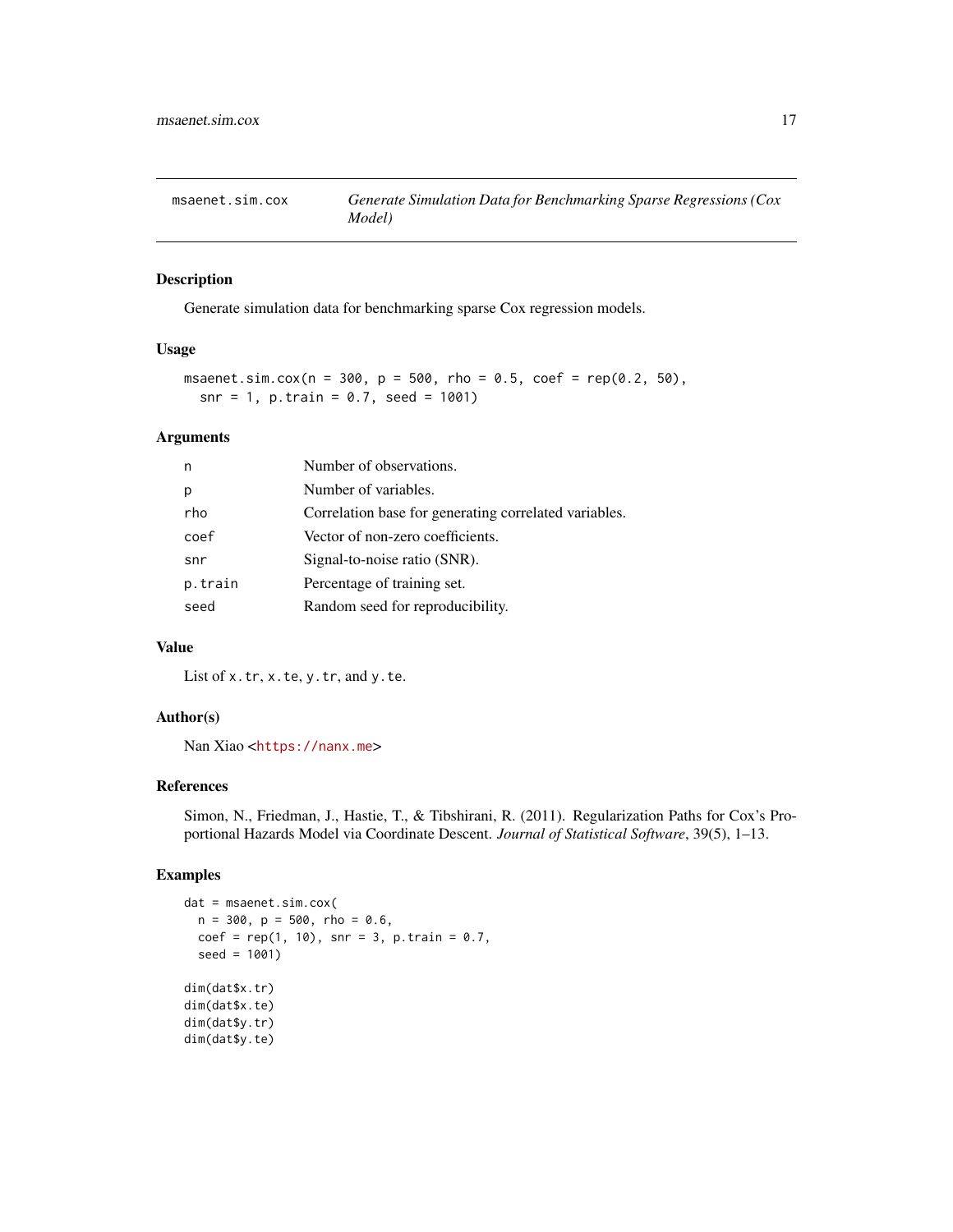<span id="page-17-0"></span>msaenet.sim.gaussian *Generate Simulation Data for Benchmarking Sparse Regressions (Gaussian Response)*

### Description

Generate simulation data (Gaussian case) following the settings in Xiao and Xu (2015).

#### Usage

```
msaenet.sim.gaussian(n = 300, p = 500, rho = 0.5, coef = rep(0.2, 50),
  snr = 1, p.train = 0.7, seed = 1001)
```
#### Arguments

| n       | Number of observations.                               |
|---------|-------------------------------------------------------|
| р       | Number of variables.                                  |
| rho     | Correlation base for generating correlated variables. |
| coef    | Vector of non-zero coefficients.                      |
| snr     | Signal-to-noise ratio (SNR).                          |
| p.train | Percentage of training set.                           |
| seed    | Random seed for reproducibility.                      |

### Value

List of x.tr, x.te, y.tr, and y.te.

### Author(s)

Nan Xiao <<https://nanx.me>>

### References

Nan Xiao and Qing-Song Xu. (2015). Multi-step adaptive elastic-net: reducing false positives in high-dimensional variable selection. *Journal of Statistical Computation and Simulation* 85(18), 3755–3765.

```
dat = msaenet.sim.gaussian(
  n = 300, p = 500, rho = 0.6,
  coef = rep(1, 10), snr = 3, p.train = 0.7,
  seed = 1001)
dim(dat$x.tr)
dim(dat$x.te)
```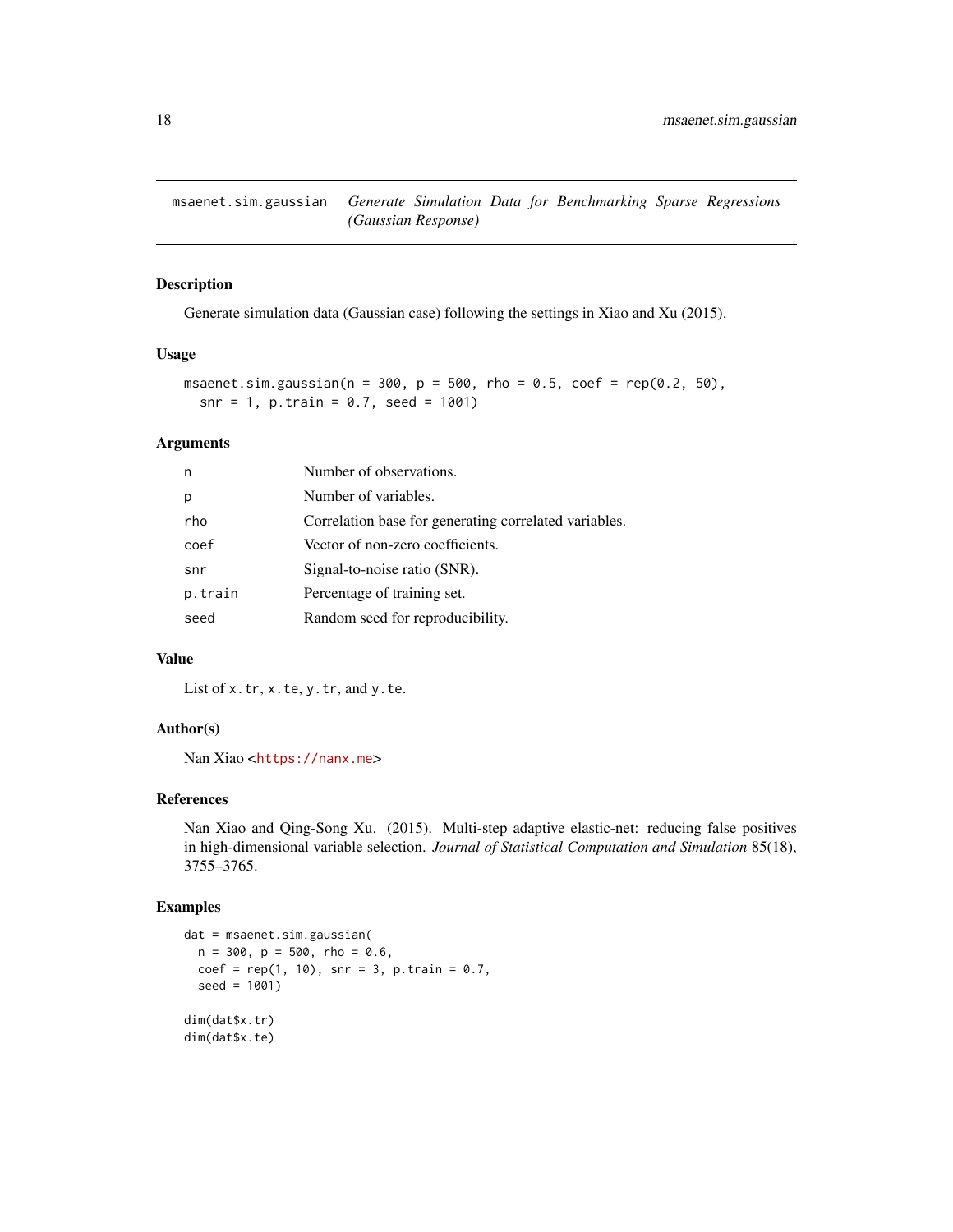<span id="page-18-0"></span>msaenet.sim.poisson *Generate Simulation Data for Benchmarking Sparse Regressions (Poisson Response)*

### Description

Generate simulation data for benchmarking sparse Poisson regression models.

### Usage

msaenet.sim.poisson(n =  $300$ , p =  $500$ , rho =  $0.5$ , coef = rep(0.2, 50),  $snr = 1$ , p.train = 0.7, seed = 1001)

### Arguments

| n       | Number of observations.                               |
|---------|-------------------------------------------------------|
| р       | Number of variables.                                  |
| rho     | Correlation base for generating correlated variables. |
| coef    | Vector of non-zero coefficients.                      |
| snr     | Signal-to-noise ratio (SNR).                          |
| p.train | Percentage of training set.                           |
| seed    | Random seed for reproducibility.                      |

### Value

List of x.tr, x.te, y.tr, and y.te.

### Author(s)

Nan Xiao <<https://nanx.me>>

```
dat = msaenet.sim.poisson(
  n = 300, p = 500, rho = 0.6,
  coef = rep(1, 10), snr = 3, p.train = 0.7,
  seed = 1001)
dim(dat$x.tr)
dim(dat$x.te)
```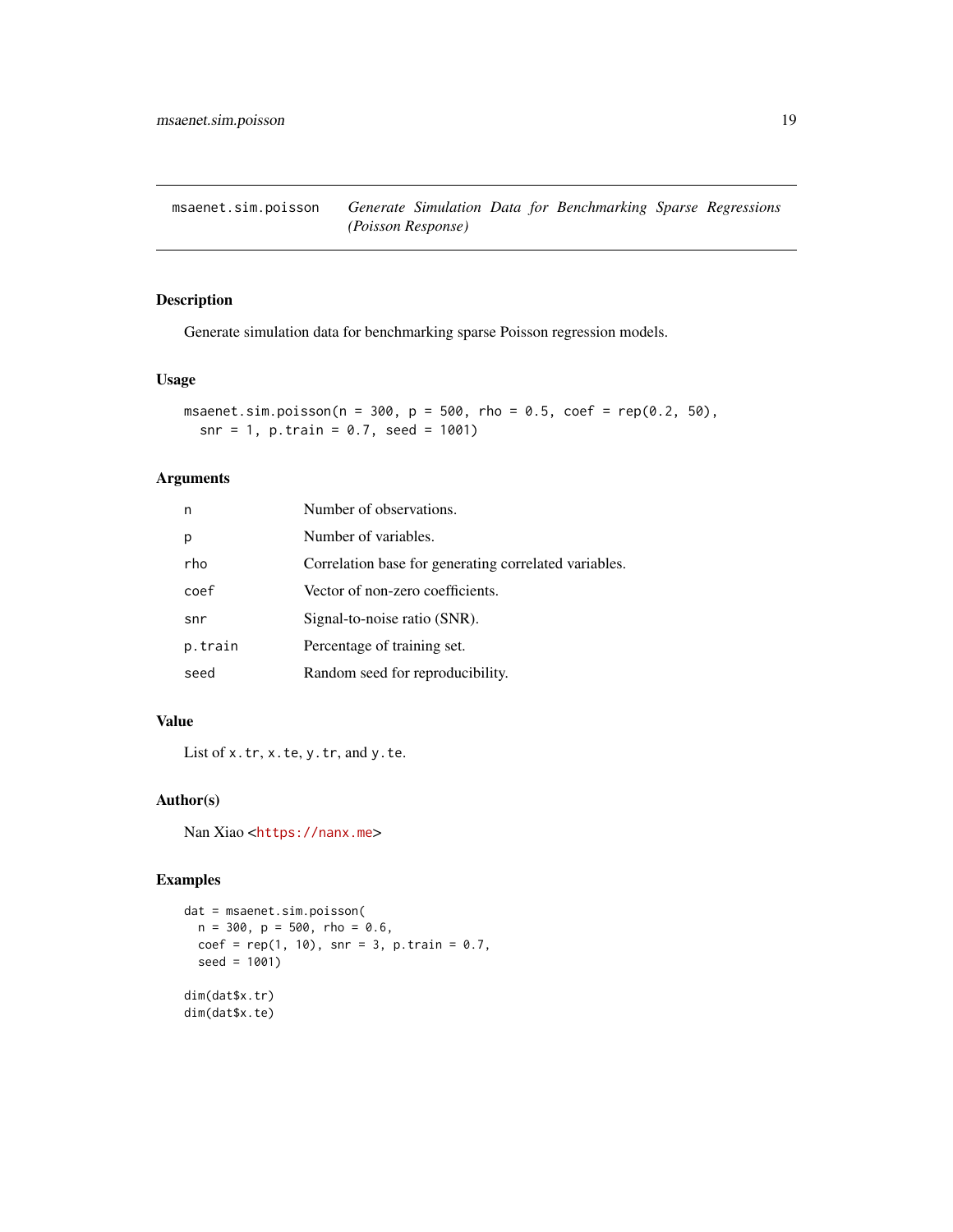<span id="page-19-0"></span>

Get the number of true positive selections from msaenet model objects, given the indices of true variables (if known).

### Usage

msaenet.tp(object, true.idx)

### Arguments

| obiect   | An object of class msaenet produced by aenet, amnet, asnet, msaenet, msamnet,<br>or msasnet. |
|----------|----------------------------------------------------------------------------------------------|
| true.idx | Vector. Indices of true variables.                                                           |

### Value

Number of true positive variables in the model.

### Author(s)

Nan Xiao <<https://nanx.me>>

```
dat = msaenet.sim.gaussian(
  n = 150, p = 500, rho = 0.6,
  coef = rep(1, 5), snr = 2, p.train = 0.7,seed = 1001)
msaenet.fit = msaenet(
  dat$x.tr, dat$y.tr,
  alpha = seq(0.2, 0.8, 0.2),
  nsteps = 3L, seed = 1003)
msaenet.tp(msaenet.fit, 1:5)
```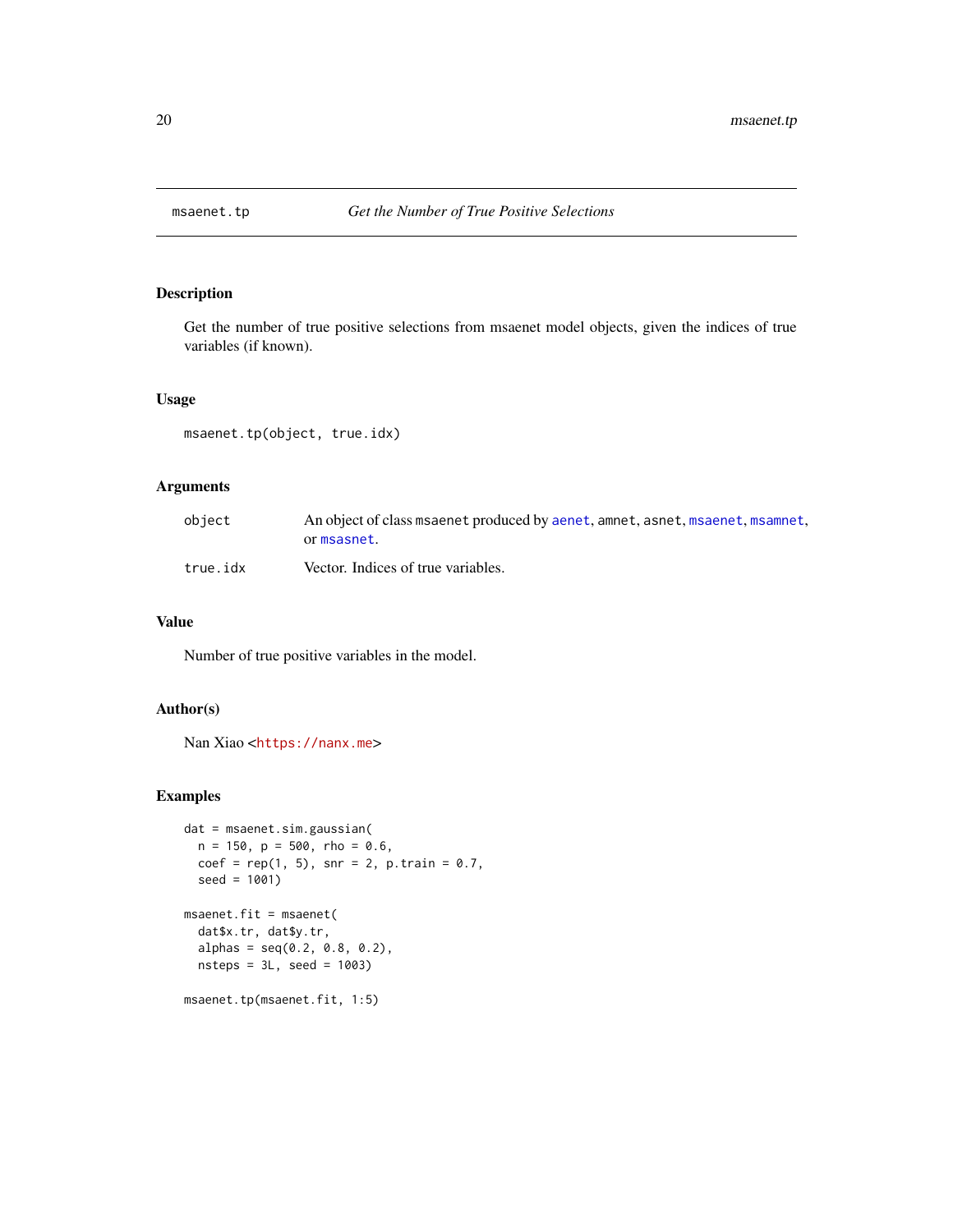<span id="page-20-1"></span><span id="page-20-0"></span>

Multi-Step Adaptive MCP-Net

### Usage

```
msamnet(x, y, family = c("gaussian", "binomial", "poisson", "cox"),
 init = c("mnet", "ridge"), gamma = 3, alpha = seq(0.05, 0.95, 0.05),tune = c("cv", "ebic", "bic", "aic"), nfolds = 5L, ebic.gamma = 1,
 nsteps = 2L, tune.nsteps = c("max", "ebic", "bic", "aic"),
 ebic.gamma.nsteps = 1, scale = 1, eps = 1e-04, max.iter = 10000L,
  seed = 1001, parallel = FALSE, verbose = FALSE)
```
### Arguments

| X                 | Data matrix.                                                                                                                                                                                                                                          |
|-------------------|-------------------------------------------------------------------------------------------------------------------------------------------------------------------------------------------------------------------------------------------------------|
| у                 | Response vector if family is "gaussian", "binomial", or "poisson". If<br>family is "cox", a response matrix created by Surv.                                                                                                                          |
| family            | Model family, can be "gaussian", "binomial", "poisson", or "cox".                                                                                                                                                                                     |
| init              | Type of the penalty used in the initial estimation step. Can be "mnet" or "ridge".                                                                                                                                                                    |
| gammas            | Vector of candidate gammas (the concavity parameter) to use in MCP-Net. De-<br>fault is 3.                                                                                                                                                            |
| alphas            | Vector of candidate alphas to use in MCP-Net.                                                                                                                                                                                                         |
| tune              | Parameter tuning method for each estimation step. Possible options are "cv",<br>"ebic", "bic", and "aic". Default is "cv".                                                                                                                            |
| nfolds            | Fold numbers of cross-validation when tune = $"cv"$ .                                                                                                                                                                                                 |
| ebic.gamma        | Parameter for Extended BIC penalizing size of the model space when tune = "ebic",<br>default is 1. For details, see Chen and Chen (2008).                                                                                                             |
| nsteps            | Maximum number of adaptive estimation steps. At least 2, assuming adaptive<br>MCP-net has only one adaptive estimation step.                                                                                                                          |
| tune.nsteps       | Optimal step number selection method (aggregate the optimal model from the<br>each step and compare). Options include "max" (select the final-step model<br>directly), or compare these models using "ebic", "bic", or "aic". Default is<br>$"max"$ . |
| ebic.gamma.nsteps |                                                                                                                                                                                                                                                       |
|                   | Parameter for Extended BIC penalizing size of the model space when tune . nsteps = "ebic",<br>default is 1.                                                                                                                                           |
| scale             | Scaling factor for adaptive weights: weights = coefficients <sup>^</sup> (-scale).                                                                                                                                                                    |
| eps               | Convergence threshhold to use in MCP-net.                                                                                                                                                                                                             |
| max.iter          | Maximum number of iterations to use in MCP-net.                                                                                                                                                                                                       |
|                   |                                                                                                                                                                                                                                                       |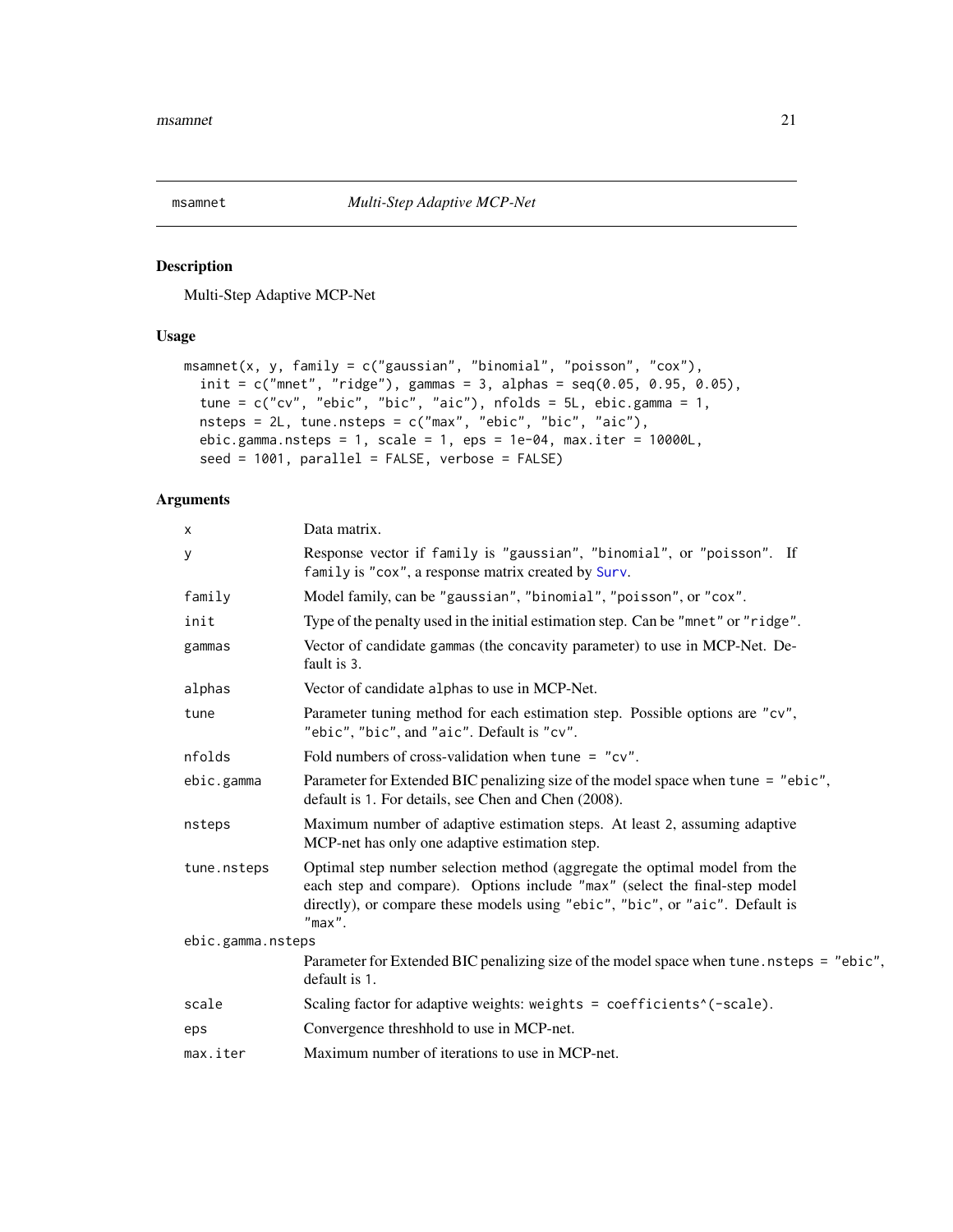<span id="page-21-0"></span>

| seed     | Random seed for cross-validation fold division.                                                                                                                                                                          |
|----------|--------------------------------------------------------------------------------------------------------------------------------------------------------------------------------------------------------------------------|
| parallel | Logical. Enable parallel parameter tuning or not, default is FALSE. To enable<br>parallel tuning, load the doParallel package and run registerDoParallel()<br>with the number of CPU cores before calling this function. |
| verbose  | Should we print out the estimation progress?                                                                                                                                                                             |

### Value

List of model coefficients, ncvreg model object, and the optimal parameter set.

### Author(s)

Nan Xiao <<https://nanx.me>>

#### Examples

```
dat = msaenet.sim.gaussian(
  n = 150, p = 500, rho = 0.6,
  coef = rep(1, 5), snr = 2, p.train = 0.7,seed = 1001)
msamnet.fit = msamnet(
  dat$x.tr, dat$y.tr,
  alpha = seq(0.3, 0.9, 0.3),
 nsteps = 3L, seed = 1003)
print(msamnet.fit)
msaenet.nzv(msamnet.fit)
msaenet.fp(msamnet.fit, 1:5)
msaenet.tp(msamnet.fit, 1:5)
msamnet.pred = predict(msamnet.fit, dat$x.te)
msaenet.rmse(dat$y.te, msamnet.pred)
plot(msamnet.fit)
```
<span id="page-21-1"></span>msasnet *Multi-Step Adaptive SCAD-Net*

#### Description

Multi-Step Adaptive SCAD-Net

#### Usage

```
msasnet(x, y, family = c("gaussian", "binomial", "poisson", "cox"),
  init = c("snet", "ridge"), gamma = 3.7, alphas = seq(0.05, 0.95, 0.05),tune = c("cv", "ebic", "bic", "aic"), nfolds = 5L, ebic.gamma = 1,nsteps = 2L, tune.nsteps = c("max", "ebic", "bic", "aic"),ebic.gamma.nsteps = 1, scale = 1, eps = 1e-04, max.iter = 10000L,
  seed = 1001, parallel = FALSE, verbose = FALSE)
```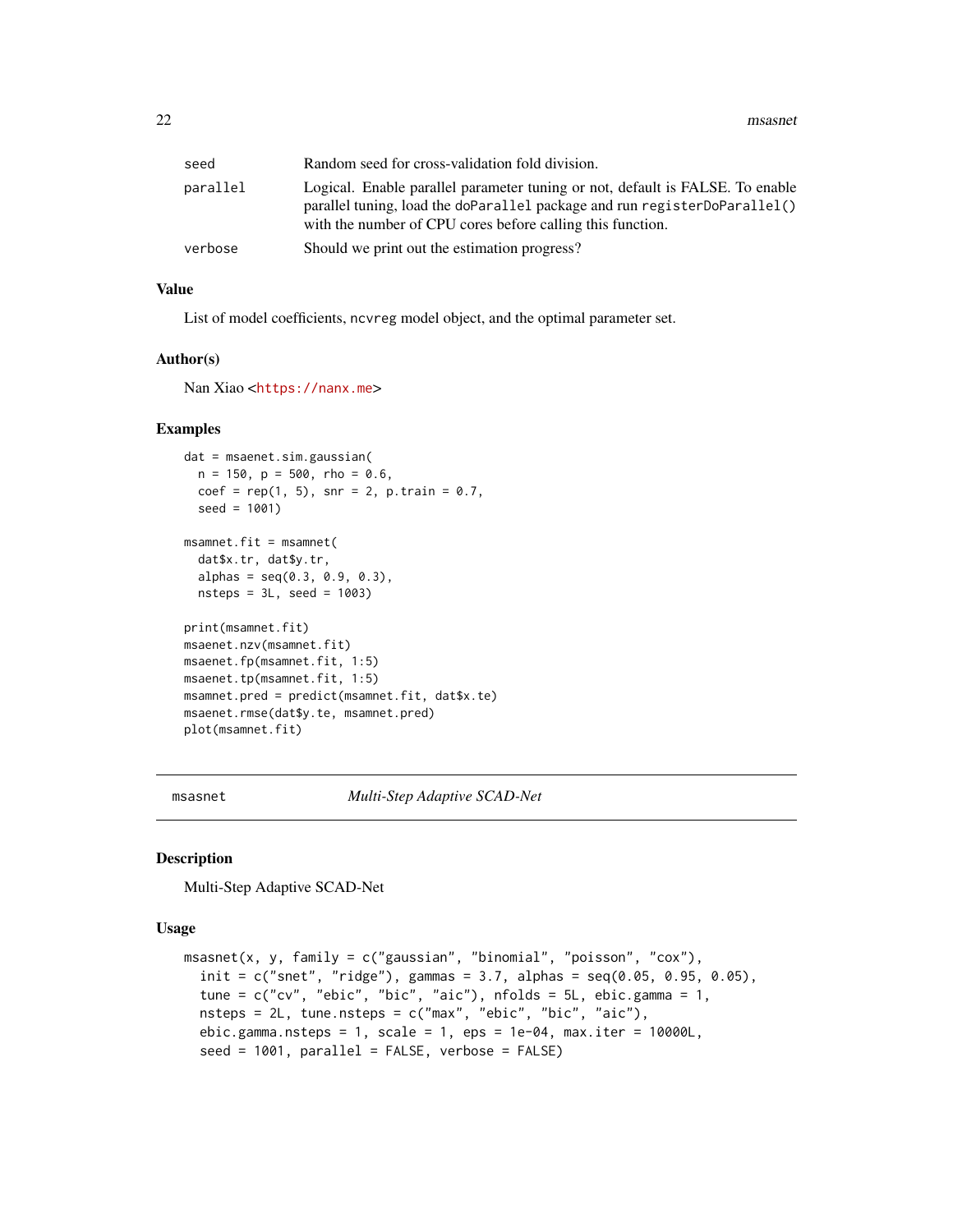#### <span id="page-22-0"></span>msasnet 23

### Arguments

| х                 | Data matrix.                                                                                                                                                                                                                                          |  |
|-------------------|-------------------------------------------------------------------------------------------------------------------------------------------------------------------------------------------------------------------------------------------------------|--|
| у                 | Response vector if family is "gaussian", "binomial", or "poisson". If<br>family is "cox", a response matrix created by Surv.                                                                                                                          |  |
| family            | Model family, can be "gaussian", "binomial", "poisson", or "cox".                                                                                                                                                                                     |  |
| init              | Type of the penalty used in the initial estimation step. Can be "snet" or "ridge".                                                                                                                                                                    |  |
| gammas            | Vector of candidate gammas (the concavity parameter) to use in SCAD-Net. De-<br>fault is 3.7.                                                                                                                                                         |  |
| alphas            | Vector of candidate alphas to use in SCAD-Net.                                                                                                                                                                                                        |  |
| tune              | Parameter tuning method for each estimation step. Possible options are "cv",<br>"ebic", "bic", and "aic". Default is "cv".                                                                                                                            |  |
| nfolds            | Fold numbers of cross-validation when tune = $"cv"$ .                                                                                                                                                                                                 |  |
| ebic.gamma        | Parameter for Extended BIC penalizing size of the model space when tune = "ebic",<br>default is 1. For details, see Chen and Chen (2008).                                                                                                             |  |
| nsteps            | Maximum number of adaptive estimation steps. At least 2, assuming adaptive<br>SCAD-net has only one adaptive estimation step.                                                                                                                         |  |
| tune.nsteps       | Optimal step number selection method (aggregate the optimal model from the<br>each step and compare). Options include "max" (select the final-step model<br>directly), or compare these models using "ebic", "bic", or "aic". Default is<br>$"max"$ . |  |
| ebic.gamma.nsteps |                                                                                                                                                                                                                                                       |  |
|                   | Parameter for Extended BIC penalizing size of the model space when tune . nsteps = "ebic",<br>default is 1.                                                                                                                                           |  |
| scale             | Scaling factor for adaptive weights: weights = coefficients^(-scale).                                                                                                                                                                                 |  |
| eps               | Convergence threshhold to use in SCAD-net.                                                                                                                                                                                                            |  |
| max.iter          | Maximum number of iterations to use in SCAD-net.                                                                                                                                                                                                      |  |
| seed              | Random seed for cross-validation fold division.                                                                                                                                                                                                       |  |
| parallel          | Logical. Enable parallel parameter tuning or not, default is FALSE. To enable<br>parallel tuning, load the doParallel package and run registerDoParallel()<br>with the number of CPU cores before calling this function.                              |  |
| verbose           | Should we print out the estimation progress?                                                                                                                                                                                                          |  |
|                   |                                                                                                                                                                                                                                                       |  |

### Value

List of model coefficients, ncvreg model object, and the optimal parameter set.

### Author(s)

Nan Xiao <<https://nanx.me>>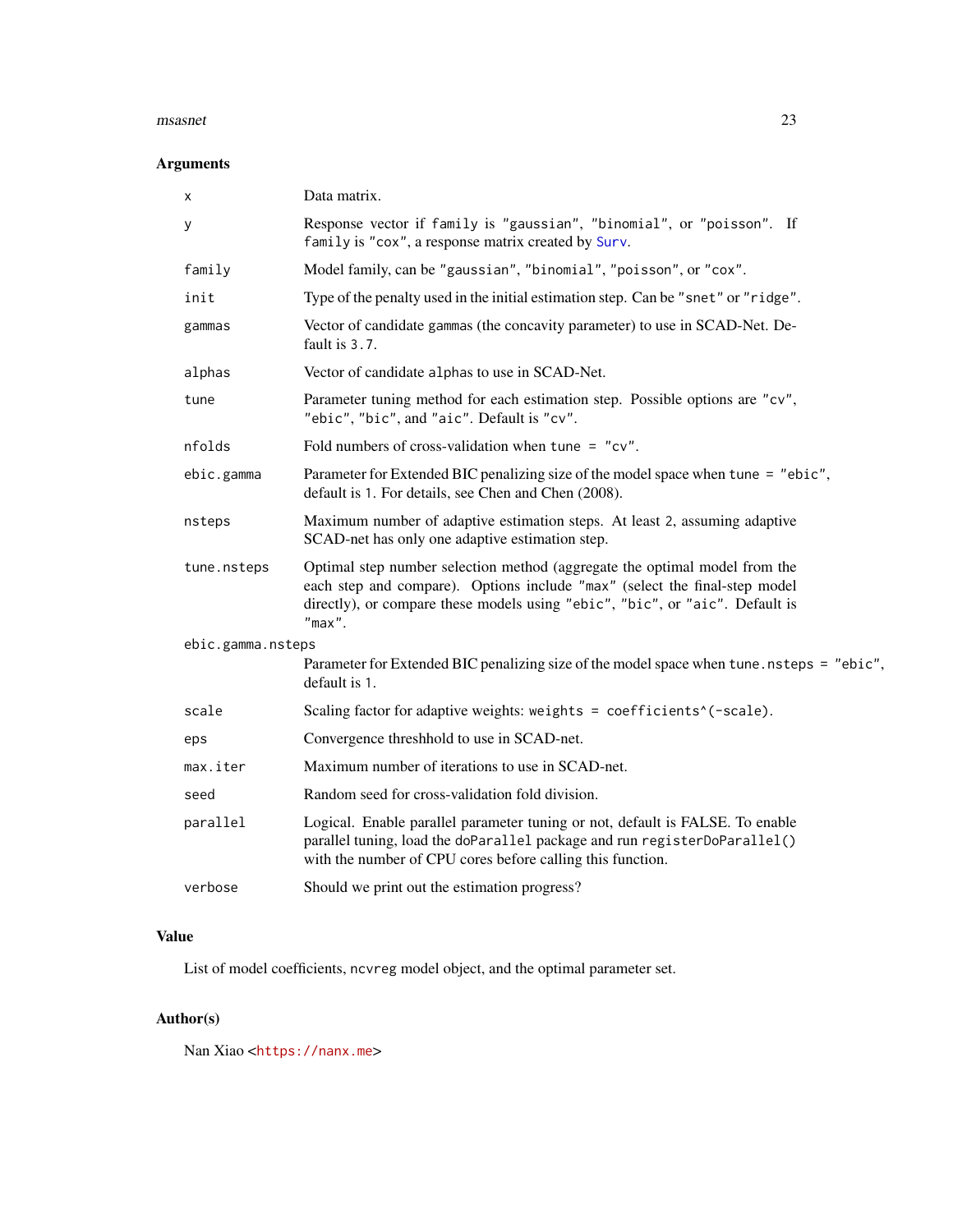### Examples

```
dat = msaenet.sim.gaussian(
 n = 150, p = 500, rho = 0.6,
  coef = rep(1, 5), snr = 2, p.train = 0.7,seed = 1001)
msasnet.fit = msasnet(
  dat$x.tr, dat$y.tr,
  alpha = seq(0.3, 0.9, 0.3),
  nsteps = 3L, seed = 1003)
print(msasnet.fit)
msaenet.nzv(msasnet.fit)
msaenet.fp(msasnet.fit, 1:5)
msaenet.tp(msasnet.fit, 1:5)
msasnet.pred = predict(msasnet.fit, dat$x.te)
msaenet.rmse(dat$y.te, msasnet.pred)
plot(msasnet.fit)
```
plot.msaenet *Plot msaenet Model Objects*

### Description

Plot msaenet model objects.

#### Usage

```
## S3 method for class 'msaenet'
plot(x, type = c("coef", "criterion", "dotplot"),nsteps = NULL, highlight = TRUE, col = NULL, label = FALSE,
  label.vars = NULL, label.pos = 2, label.offset = 0.3, label.cex = 0.7,
  label.srt = 90, xlab = NULL, ylab = NULL, abs = FALSE, ...
```
### Arguments

| $\mathsf{x}$ | An object of class msaenet produced by aenet, amnet, asnet, msaenet, msamnet,<br>or msasnet.                                                                                                                                                                                              |  |
|--------------|-------------------------------------------------------------------------------------------------------------------------------------------------------------------------------------------------------------------------------------------------------------------------------------------|--|
| type         | Plot type, "coef" for a coefficient path plot across all estimation steps; "criterion"<br>for a scree plot of the model evaluation criterion used (CV error, AIC, BIC, or<br>EBIC); "dotplot" for a Cleveland dot plot of the coefficients estimated by the<br>model at the optimal step. |  |
| nsteps       | Maximum number of estimation steps to plot. Default is to plot all steps.                                                                                                                                                                                                                 |  |
| highlight    | Should we highlight the "optimal" step according to the criterion? Default is<br>TRUE.                                                                                                                                                                                                    |  |
| col          | Color palette to use for the coefficient paths. If it is NULL, a default color palette<br>will be assigned.                                                                                                                                                                               |  |

<span id="page-23-0"></span>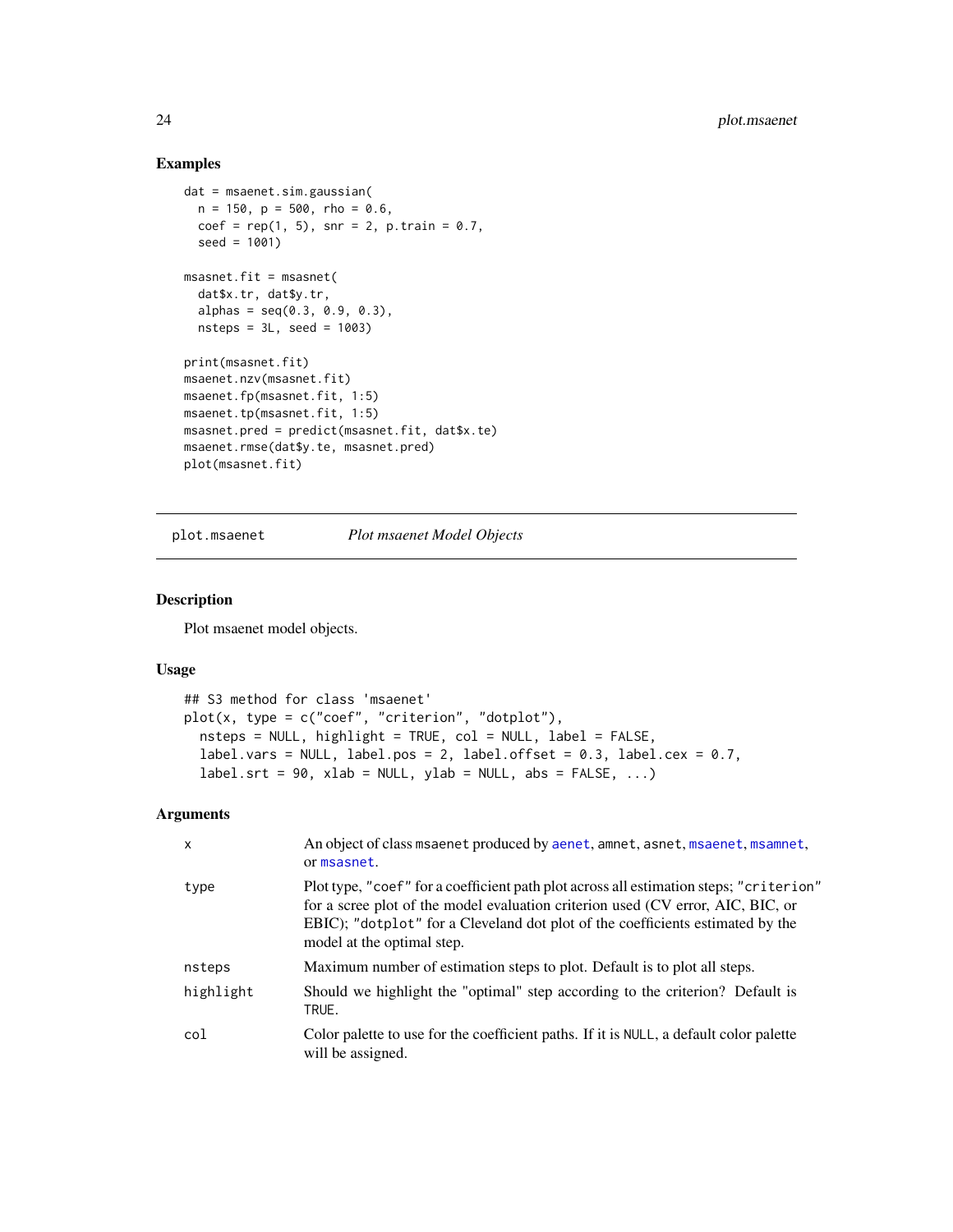### <span id="page-24-0"></span>predict.msaenet 25

| label        | Should we label all the non-zero variables of the optimal step in the coefficient<br>plot or the dot plot? Default is FALSE. If TRUE and label. vars = NULL, the<br>index of the non-zero variables will be used as labels. |  |
|--------------|-----------------------------------------------------------------------------------------------------------------------------------------------------------------------------------------------------------------------------|--|
| label.vars   | Labels to use for all the variables if $label = "TRUE".$                                                                                                                                                                    |  |
| label.pos    | Position of the labels. See argument pos in text for details.                                                                                                                                                               |  |
| label.offset | Offset of the labels. See argument of fset in text for details.                                                                                                                                                             |  |
| label.cex    | Character expansion factor of the labels. See argument cex in text for details.                                                                                                                                             |  |
| label.srt    | Label rotation in degrees for the Cleveland dot plot. Default is 90. See argument<br>srt in par for details.                                                                                                                |  |
| xlab         | Title for x axis. If is NULL, will use the default title.                                                                                                                                                                   |  |
| ylab         | Title for y axis. If is NULL, will use the default title.                                                                                                                                                                   |  |
| abs          | Should we plot the absolute values of the coefficients instead of the raw coeffi-<br>cients in the Cleveland dot plot? Default is FALSE.                                                                                    |  |
| $\cdots$     | Other parameters (not used).                                                                                                                                                                                                |  |

### Author(s)

Nan Xiao <<https://nanx.me>>

### Examples

```
dat = msaenet.sim.gaussian(
  n = 150, p = 500, rho = 0.6,
  coef = rep(1, 5), snr = 2, p.train = 0.7,seed = 1001)
msasnet.fit = msasnet(
  dat$x.tr, dat$y.tr,
  alpha = seq(0.2, 0.8, 0.2),
  nsteps = 5L, tune.nsteps = "ebic",
  seed = 1003)
plot(msasnet.fit)
plot(msasnet.fit, label = TRUE)
plot(msasnet.fit, label = TRUE, nsteps = 5)
plot(msasnet.fit, type = "criterion")
plot(msasnet.fit, type = "criterion", nsteps = 5)
plot(msasnet.fit, type = "dotplot", label = TRUE)
plot(msasnet.fit, type = "dotplot", label = TRUE, abs = TRUE)
```

```
predict.msaenet Make Predictions from an msaenet Model
```
### Description

Make predictions on new data by a msaenet model object.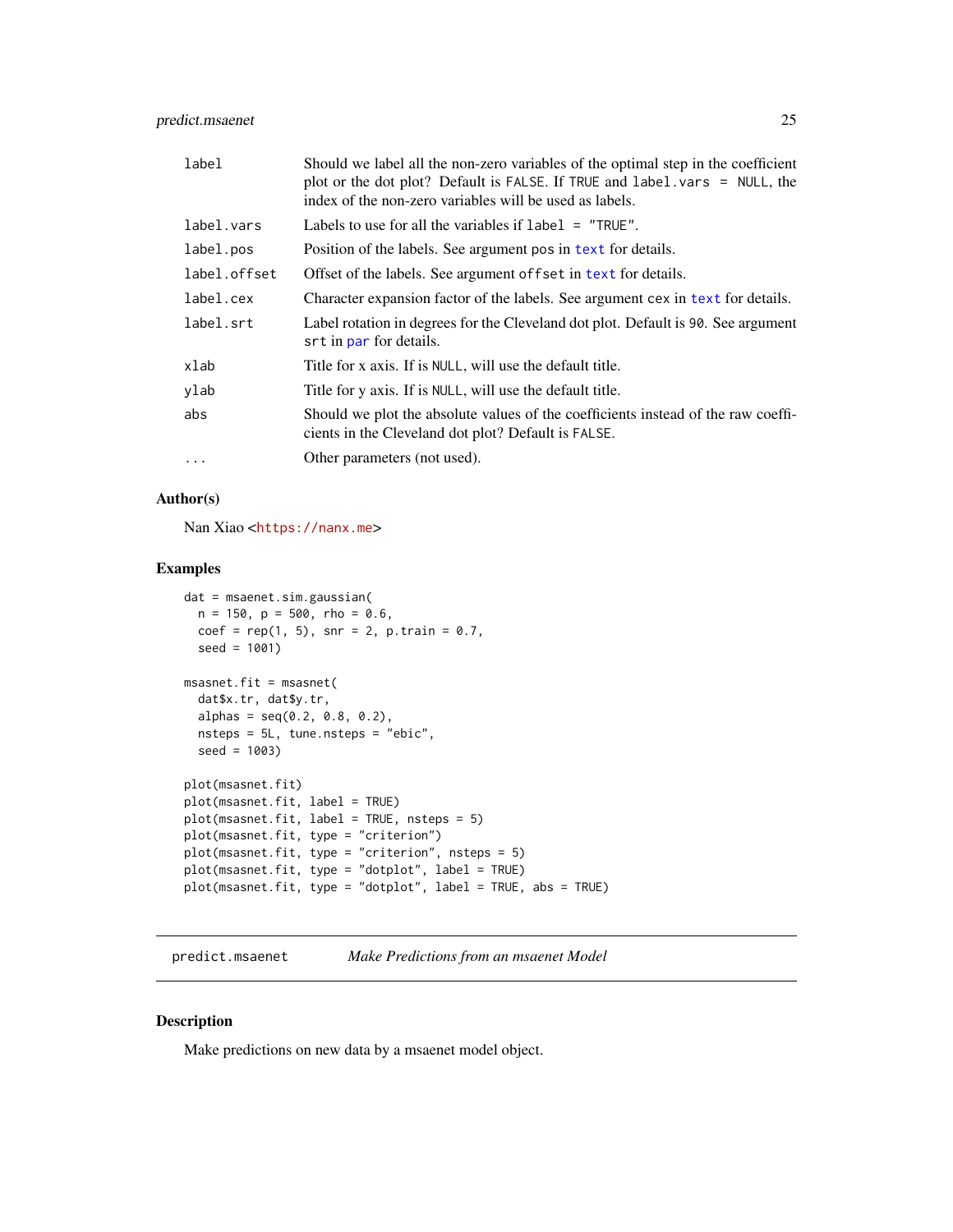### Usage

```
## S3 method for class 'msaenet'
predict(object, newx, ...)
```
### Arguments

| object    | An object of class msaenet produced by aenet, amnet, asnet, msaenet, msamnet,<br>or msasnet.                  |
|-----------|---------------------------------------------------------------------------------------------------------------|
| newx      | New data to predict with.                                                                                     |
| $\ddotsc$ | Additional parameters, particularly prediction type in predict.glmnet, predict.ncvreg,<br>or predict.ncvsurv. |

### Value

Numeric matrix of the predicted values.

### Author(s)

Nan Xiao <<https://nanx.me>>

### Examples

```
dat = msaenet.sim.gaussian(
 n = 150, p = 500, rho = 0.6,
  coef = rep(1, 5), snr = 2, p.train = 0.7,seed = 1001)
msaenet.fit = msaenet(
  dat$x.tr, dat$y.tr,
  alpha = seq(0.2, 0.8, 0.2),
  nsteps = 3L, seed = 1003)
msaenet.pred = predict(msaenet.fit, dat$x.te)
msaenet.rmse(dat$y.te, msaenet.pred)
```
print.msaenet *Print msaenet Model Information*

### Description

Print msaenet model objects (currently, only printing the model information of the final step).

### Usage

```
## S3 method for class 'msaenet'
print(x, \ldots)
```
<span id="page-25-0"></span>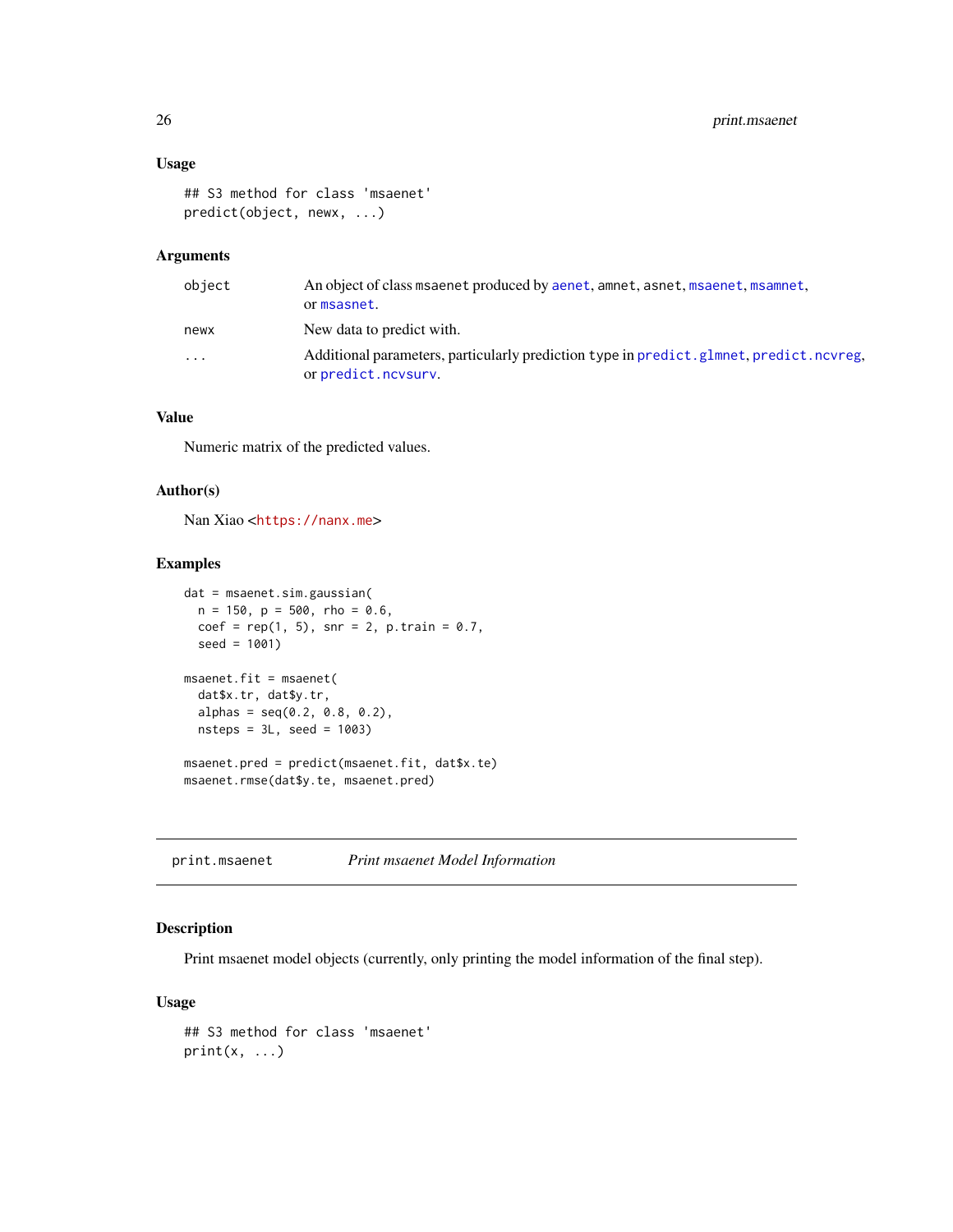### <span id="page-26-0"></span>print.msaenet 27

### Arguments

| x        | An object of class msaenet.                 |
|----------|---------------------------------------------|
| $\cdots$ | Additional parameters for print (not used). |

### Author(s)

Nan Xiao <<https://nanx.me>>

```
dat = msaenet.sim.gaussian(
 n = 150, p = 500, rho = 0.6,
 coef = rep(1, 5), snr = 2, p.train = 0.7,seed = 1001)
msaenet.fit = msaenet(
  dat$x.tr, dat$y.tr,
  alphas = seq(0.2, 0.8, 0.2),
  nsteps = 3L, seed = 1003)
print(msaenet.fit)
```